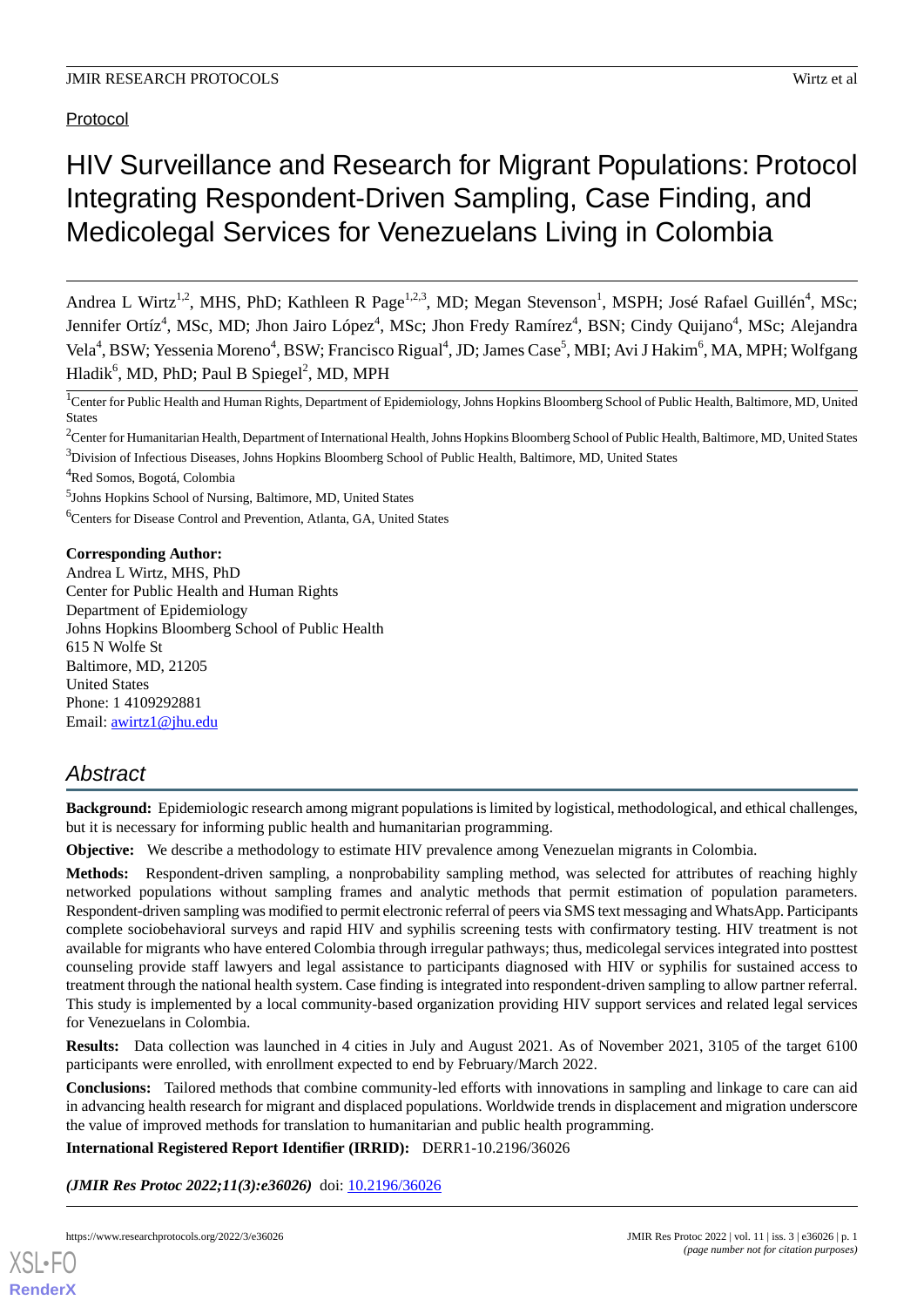#### **KEYWORDS**

HIV; epidemiology; migrant; Venezuela; Colombia; respondent-driven sampling; case finding; HIV treatment; HIV surveillance; research

# *Introduction*

The economic crisis and political instability in the Bolivarian Republic of Venezuela has led to mass migration in the Americas, displacing approximately 5.4 million Venezuelans as of September 2020, according to the most recent estimates [[1\]](#page-9-0). This humanitarian emergency has been associated with deteriorating health care infrastructure and worsening health outcomes among Venezuelans living in the country, as well as among those displaced to neighboring countries [[2](#page-9-1)]. The re-emergence of previously controlled infectious diseases and resurgence of endemic diseases have been documented and raised concerns of a spillover effect to neighboring countries [[2](#page-9-1)[-8](#page-9-2)]. The COVID-19 pandemic has exacerbated public health concerns and strained the capacity of the receiving countries to meet the health care needs of Venezuelan migrants [[9](#page-9-3)[,10](#page-9-4)].

Gaps in HIV diagnostics and treatment in Venezuela since 2015 have limited the availability of reliable estimates of HIV burden. In 2018, the Pan American Health Organization (PAHO) estimated that 69,308 people living with HIV (PLHIV), 87% of whom were registered to receive antiretroviral therapy (ART), were not receiving them owing to nationwide drug shortages [[11\]](#page-9-5). A coordinated response led by PAHO has improved ART coverage [\[12](#page-9-6)], although diagnosis, treatment, and suppression remain suboptimal. The Joint United Nations Program on HIV/AIDS estimates that 100,000 people were living with HIV in Venezuela in 2020, with 71% of PLHIV diagnosed and 55% of those diagnosed receiving ART [\[13](#page-9-7)]. No data on virologic suppression rates are available [\[13](#page-9-7)]. Less than one-third (30%) of pregnant women living with HIV received ART for prevention of maternal-to-child transmission [[13\]](#page-9-7). Access to HIV treatment for displaced Venezuelans in receiving countries is variable and depends on the national health programs and policies of the host country. Data from other studies show that migrant populations, regardless of the situation or motivation for migration, often face delays to care and have higher risk of AIDS-defining events than nonmigrant populations [[14\]](#page-9-8). Treatment interruptions, including partial or intermittent treatment, can lead to virologic rebound and increase the risk of onward transmission and acquired resistance [\[2](#page-9-1)]. Diagnostic delays due to lack of HIV-testing capacity, including in pregnant women, can also lead to ongoing transmission. These concerns, coupled with an estimated 25,000 Venezuelans crossing the Colombian border per day at the peak of the exodus [\[15](#page-9-9),[16\]](#page-9-10), underscore the importance of implementing appropriate surveillance methods coupled with access to HIV diagnosis, treatment, and care for migrants.

Colombia currently receives the largest number of displaced Venezuelans in the region. As of February 2021, approximately 1.7 million were living in Colombia [[17-](#page-10-0)[19](#page-10-1)]. Treatment for Venezuelans with irregular migrant status, that is, those who have entered the country outside of official or regular migration channels, is not available through the health system with the exception of prenatal care. Drug donations have made treatment

 $XS$ -FO **[RenderX](http://www.renderx.com/)** available in Cúcuta, a border city in Colombia, with many Venezuelans living there or crossing the border temporarily to access treatment [\[20](#page-10-2),[21](#page-10-3)]. In other areas of the country, treatment options for migrants with irregular status are limited although several organizations provide HIV testing, support services, and prevention for Venezuelan migrants. Population-based estimates of HIV are absent, but they are needed to inform treatment distribution plans for future drug donations [\[20](#page-10-2)] and national health programming. Migrant populations are often excluded or not classified by public health and disease surveillance methods. Traditional epidemiologic surveillance efforts among displaced populations are challenged by lack of sampling frames, mobility, and ethical concerns [\[22](#page-10-4),[23\]](#page-10-5). Migrants do not always reside in well-defined geographic spaces, are frequently dispersed within host communities, and may move multiple times before settling in an area, all of which limits implementation of traditional probability sampling approaches for surveillance. Finally, ethical considerations to protect participants, mitigate stigma, and ensure linkage to HIV care in settings where treatment is not regularly available add further logistical challenges to such surveillance methods [[22,](#page-10-4)[23\]](#page-10-5).

This paper describes a protocol for community-led HIV surveillance among Venezuelan migrants residing in Colombia. The protocol expands upon a network-based sampling method by integrating case finding and linkage to care through medicolegal partnerships. The findings aim to inform local treatment distribution plans [\[20](#page-10-2)] and country-level and regional HIV programming for migrants.

# *Methods*

#### **Design**

The BIENVENIR Project (Bienestar de Venezolanos quienes son Inmigrantes y Refugiados) is a cross-sectional design that uses a hybrid sampling and case finding approach, coupled with medicolegal services to link individuals with HIV diagnosis to HIV treatment and care, regardless of migration status. *Red Somos,* a community-based organization, leads this implementation. Staff members are nationals of Venezuela, Colombia, or both, and have expertise in HIV testing, ancillary services, and linkage to care; legal services related to migration; psychology and social work; and community strengthening. This study is conducted among newly arrived Venezuelans living in 4 cities in Colombia. Study findings will generate estimates of HIV prevalence among adults who have arrived in Colombia since 2015, as well as qualitative estimates of engagement along the HIV care continuum among Venezuelan PLHIV. A qualitative, formative research phase was conducted to assess barriers to HIV case and health services in Colombia and to inform the quantitative research methods.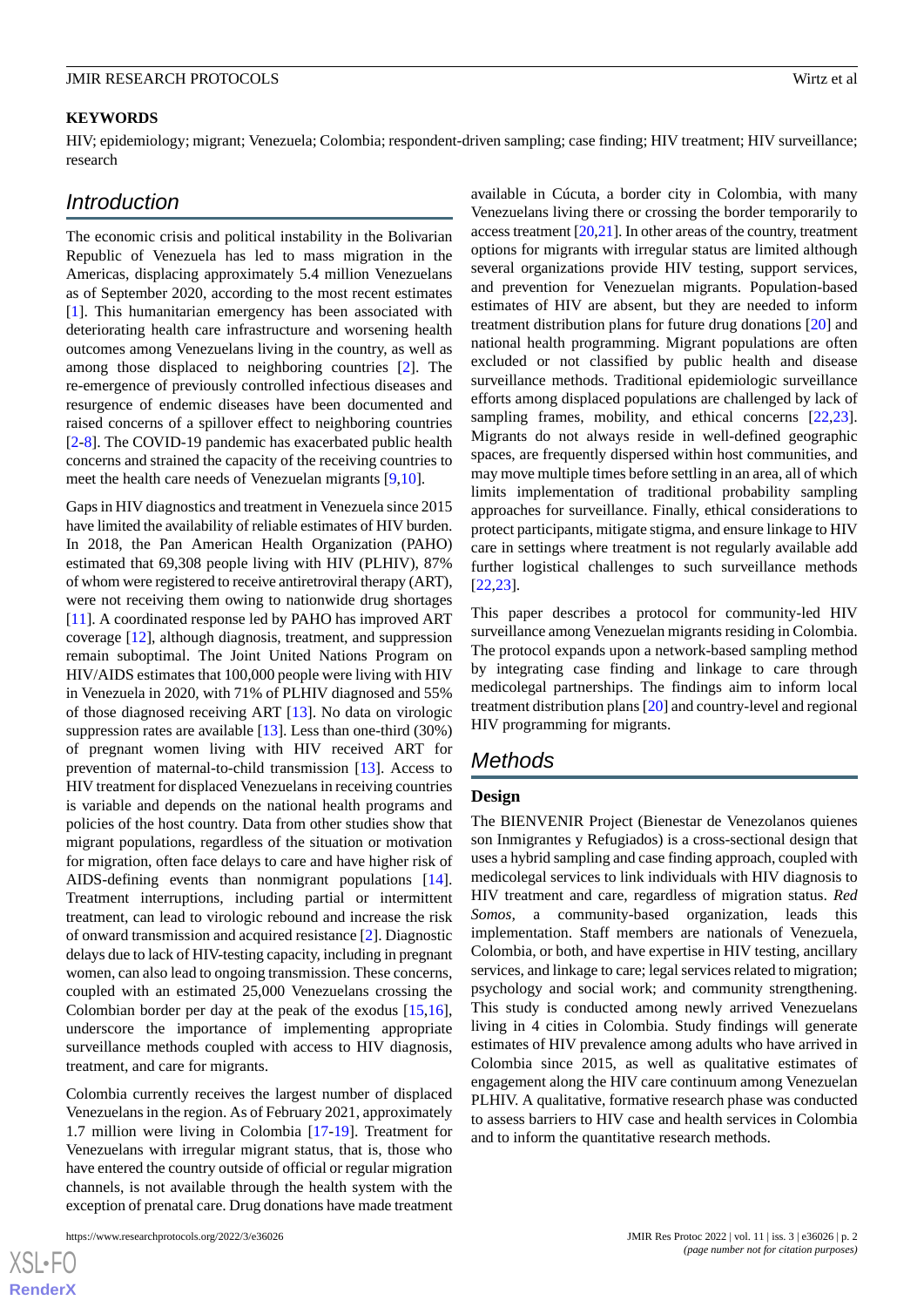#### **Formative Research**

Key informant interviews with stakeholders (n=29), including humanitarian and health providers, government officials, and medical providers, were conducted in English and Spanish between June and October 2020. In-depth interviews (n=31) and 1 focus group discussion (n=9) with Venezuelans living in Colombia were conducted in Spanish between April 2021 to June 2021. Data collection was conducted remotely by phone or video teleconference to reduce COVID-19 transmission risks. Formative research served to provide contextual information about the humanitarian situation and programming; availability of HIV prevention and care for Venezuelans in Colombia; the impact of COVID-19 pandemic on these issues and research; and to inform decisions related to the incentives, sampling, and development of survey measures. Qualitative findings will also be used to guide subsequent interpretation of surveillance findings. Finally, formative interviews helped to ensure the study is culturally relevant and appropriate.

#### **Sample and Setting**

<span id="page-2-0"></span>Data collection activities are conducted in 2 territories, encompassing the neighboring cities of (1) Bogotá and Soacha and (2) Barranquilla and Soledad [\(Figure 1](#page-2-0)) [[24\]](#page-10-6). Locations were selected for the distribution and heterogeneous profiles of Venezuelan migrants, accessibility to humanitarian and health programs, plans for treatment distribution, and lower presence of pendulares (Venezuelans who live in Venezuela but who cross to Colombia regularly to access services) and caminantes (Venezuelans who transit through Colombia to another country). One office was established in each of the 4 cities. All adult Venezuelan nationals (age ≥18 years) who recently migrated to Colombia are eligible to participate. To ensure recruitment depth in the network of Venezuelans, only 1 member in an immediate family is eligible to participate. Inclusion criteria are as follows: Venezuelan national based on self-report (proof/documentation of nationality is not requested), born in Venezuela based on self-report, age ≥18 years, migrated to Colombia as of 2015 or later, currently residing (ie, spends most of their nights) in the study city, and has a valid study coupon to enrollment (except seeds). Participants with any of the following characteristics are excluded from participation: previous participation, have an immediate family member in the same household who participated, currently resides outside of Colombia, reports being in transit through Colombia (ie, reports an immediate destination outside of Colombia), or lacks capacity to consent. Enrolled participants are asked to provide their names and mobile phone or WhatsApp numbers for recontact and for identification of duplicate participants.

**Figure 1.** Distribution of Venezuelan migrants in Colombia by department. Source: Colombian Department of Migration, 2021.

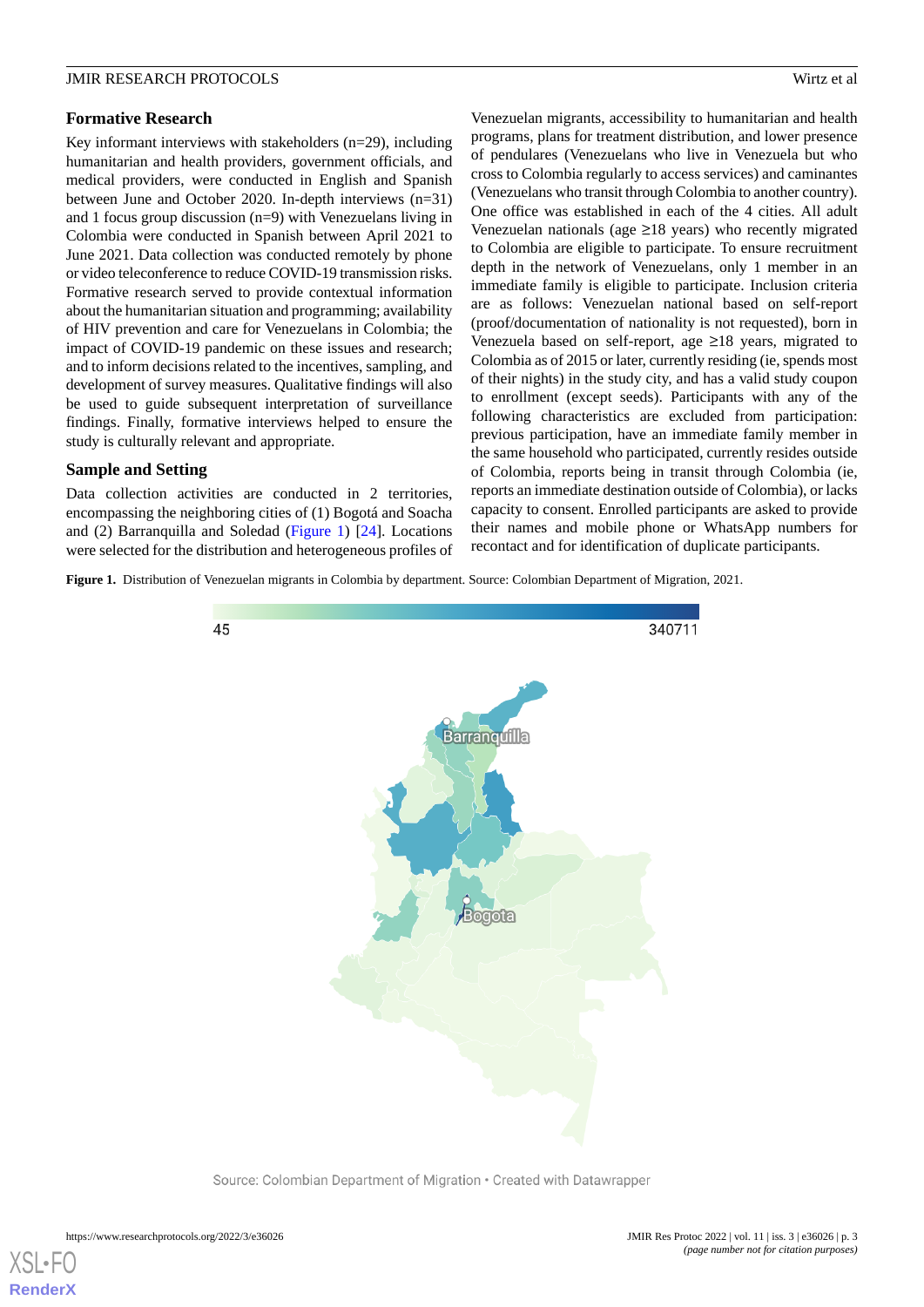#### **Sampling**

Respondent-driven sampling (RDS), a chain referral sampling method that employs limited referrals within peer networks to achieve target sample sizes, is used to accrue the study sample. RDS is widely used across international settings to sample populations that lack a sampling frame. Research has shown that with sufficient recruitment depth, biases associated with initial peer referrals are minimized [\[25](#page-10-7)-[27\]](#page-10-8), and there is an increased ability to identify previously undiagnosed HIV infections and PLHIV who have fallen out of care [\[27](#page-10-8)[,28](#page-10-9)]. RDS thus provides an opportunity to generate unbiased estimates as well as to link surveillance with HIV clinical services. Estimation methods generate survey weights based on participant network size, and network features have been developed to calculate population-based prevalence estimates [[25\]](#page-10-7). RDS has been previously used among migrants and displaced populations to a limited degree in international settings [[29](#page-10-10)[-33](#page-10-11)] as well as among key populations affected by HIV in Colombia [[34-](#page-10-12)[36](#page-10-13)].

Sampling commenced at the end of July and August 2021 in Bogotá/Soacha and Barranquilla/Soledad, respectively, and is ongoing. Recruitment started with 19 "seeds" (9-10 per territory)—well-networked individuals who were selected from the target population. Seeds were purposively selected on the basis of being well-respected and influential among peers, socially networked (know at least 10 Venezuelans outside of their household), and diverse in characteristics (eg, age, gender, geographic residence within each city). To minimize cluster effects, we identified and enrolled seeds who did not know each other and who likely did not have overlapping networks. Additional seeds may be initiated at a later date if prior seeds fail to produce peer referrals or if recruitment slows.

Seeds participate in all study activities and are asked to invite 4 adult Venezuelan peers (recruits) to participate in study activities, which is the first sampling wave. Eligible and participating recruits are then asked to refer up to 4 more peer Venezuelans. At the end of each study visit, participants undergo a brief training on how to distribute coupons and refer peers to the study. Participants have the option to use paper or electronic coupons via SMS text messages or WhatsApp to refer peers. Coupons contain study contact information and unique codes that anonymously link seeds/recruiters to recruits for analysis. Although documentation of regular migration status is necessary to acquire a phone in Colombia, 70% of Venezuelan migrants in Colombia report using mobile phones [[37\]](#page-10-14), and anecdotal reports support the use of mobile technology. Participants receive automated SMS text messages or WhatsApp notifications to remind them to distribute coupons or to notify them when coupons have been used and they can retrieve their incentive. As is typical in RDS research, participants are provided with a secondary incentive (COP 10,000 or USD 2.60) for each eligible and participating referred peer. Participants return within days to weeks to obtain their secondary incentive and are asked at that time to complete a brief survey about their experience of referring peers and potential biases in the referral process.

RDS is monitored in real time by using the RDS-Analyst platform [\[38](#page-10-15)] to ensure that sampling has reached appropriate recruitment depth (waves) to provide unbiased population-based estimates. The data management team monitors for convergence, bottlenecks, homophily, and population proportions for key indicators, including HIV infection and socially salient variables [[25\]](#page-10-7). Monitoring is also used to identify whether any RDS networks may oversample certain key populations. Chains that continue to sample the same group (including men who have sex with men, people who inject drugs or engaged in sex work, and transgender populations) for more than 2 waves without the entry of other populations will be stopped. We aim to achieve a recruitment depth of at least 8-10 waves to minimize bias associated with the initial seed selection.

#### **Data Collection**

Participation consists of a sociobehavioral survey and dual rapid testing for HIV and syphilis infection, followed by confirmatory testing. At entry, participants undergo screening for eligibility and written consent procedures in a private office space. Participants completed a literacy screener using the Spanish language version of the Rapid Estimate of Adult Literacy in Medicine–Short Form [\[39](#page-11-0)] prior to completing a self-administered electronic survey questionnaire or an interviewer-administered option depending on the literacy score. Participants with less frequent technology use can also request an interviewer-administered survey. Following best practices in survey research, we used a mode-enhancement construction, which develops the data collection instruments to be optimized for the main mode (here, self-administered surveys given high literacy) with the auxiliary mode (interviewer-administered) designed to be equivalent [[40](#page-11-1)[,41](#page-11-2)]. Participants who complete the survey and dual rapid test are provided an incentive of COP 30,000 (USD 7.85).

We use a secure system for managing participant tracking and data within the study. This system was developed internally for observational (including RDS) and clinical trial research and was customized to this study [[42,](#page-11-3)[43](#page-11-4)]. The system is a web application and accessible in English and Spanish languages. User access to the system is location- and role-based and protected with a username and password. Entered data are encrypted in transit and stored in a secure server at Johns Hopkins. Study staff can register a participant and follow the status of the participant with respect to the completion of study activities, generate RDS coupons, send notifications, and track receipt of primary and secondary incentives. The system has built-in algorithms to check for duplicate participant registrations and to validate returned coupons for eligibility. All exported data are automatically stripped of identifiers and are linked to a participant via a unique study identifier.

#### **Survey Measures**

Survey measures included individual, social, and structural domains, drawing upon previously developed measures, as applicable ([Table 1\)](#page-4-0) [[26,](#page-10-16)[44](#page-11-5)[-58](#page-11-6)]. Other health indicators beyond HIV prevention and care measures are included for assessing overall health status, identifying other health concerns that may particularly affect PLHIV (eg, malnutrition), and identifying correlates of HIV infection. Inclusion of other health measures

 $XS$  • F( **[RenderX](http://www.renderx.com/)**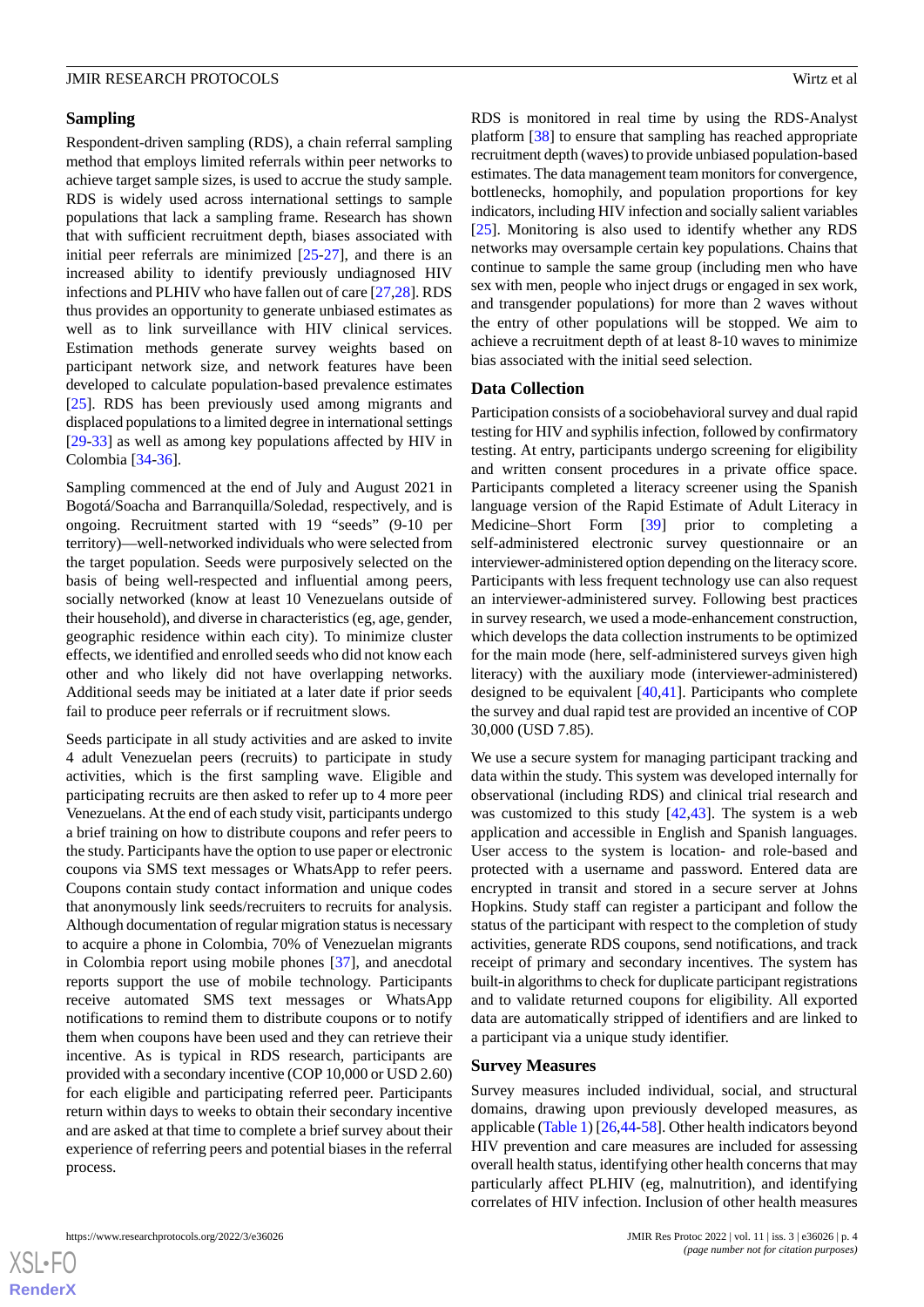translated into Spanish and back translated for quality.

<span id="page-4-0"></span>

|  |  |  |  |  |  | <b>Table 1.</b> Domains and measures included in the survey questionnaire. |
|--|--|--|--|--|--|----------------------------------------------------------------------------|
|--|--|--|--|--|--|----------------------------------------------------------------------------|

| Domain                                                            | Measures                                                                                                                                                                                                                                                                                                                                                                                                                                                                                                                                                                                                                               |  |  |
|-------------------------------------------------------------------|----------------------------------------------------------------------------------------------------------------------------------------------------------------------------------------------------------------------------------------------------------------------------------------------------------------------------------------------------------------------------------------------------------------------------------------------------------------------------------------------------------------------------------------------------------------------------------------------------------------------------------------|--|--|
| Demographics                                                      | Basic demographics adapted from the Colombia Demographic Health Survey [52]<br>Food (in)security as measured by the US Food and Drug Administration food security scale [44]                                                                                                                                                                                                                                                                                                                                                                                                                                                           |  |  |
| Migration and displacement $\bullet$                              | Displacement history (timing, location of residence in Colombia, and migration status, eg, regular or irregular)                                                                                                                                                                                                                                                                                                                                                                                                                                                                                                                       |  |  |
| Health                                                            | Recent health history<br>٠<br>Self-rated health [53]<br>٠<br>Body mass index (self-reported height and weight)<br>Depression symptoms measured by the Patient Health Questionnaire for Depression and Anxiety [54,55]<br>٠<br>Alcohol measured by Alcohol Use Disorders Identification Test-Concise [49,50] and drug use [56]<br>COVID-19 symptoms and testing history                                                                                                                                                                                                                                                                 |  |  |
| HIV: behavioral risks and<br>uptake of HIV prevention<br>and care | HIV acquisition risk behaviors adapted from World Health Organization biobehavioral survey guidelines for<br>$\bullet$<br>populations at risk for HIV [56]<br>Access to and engagement in HIV services: HIV testing, HIV prevention [56]<br>$\bullet$<br>HIV care continuum: self-reported diagnosis of HIV, engagement in HIV care including CD4 testing, viral load<br>$\bullet$<br>testing, and suppression [45,46,57], including country(ies) where care and treatment were accessed<br>Access to, uptake, and adherence to HIV treatment adapted from the Adult AIDS Clinical Trials Group survey<br>$\bullet$<br>measures $[58]$ |  |  |
| Social measures                                                   | Discrimination using the Everyday Discrimination Scale (short version) [51]<br>$\bullet$<br>Violence victimization using the Assessment Screen to Identify Survivors Toolkit for Gender-Based Violence<br>$\bullet$<br>screen for displaced populations $[47, 48]$                                                                                                                                                                                                                                                                                                                                                                     |  |  |
| Respondent-driven sampling $\bullet$                              | Social network size questions used for respondent-driven sampling weighting procedures [26]                                                                                                                                                                                                                                                                                                                                                                                                                                                                                                                                            |  |  |

#### **Biological Measures**

Biological measures include rapid HIV and syphilis screening using Standard Diagnostics BIOLINE HIV/Syphilis Duo with finger-prick blood specimens. Standard Diagnostics BIOLINE HIV/Syphilis Duo has a reported sensitivity of 99.8% and specificity of 100% for anti-HIV antibody detection and a reported sensitivity of 90% and specificity of 99.9% for anti–*Treponema pallidum* antibody detection [\[59](#page-11-20)]. Screening results are available within 20 minutes and provided to the study participants during the study visit. Participants with a reactive result on either or both tests are asked to provide an additional venous specimen for laboratory-based confirmatory testing. Specimens are transported the same day to the local reference laboratory. Confirmatory testing for participants with a positive HIV screen follows national testing algorithms and policies [\[60](#page-11-21)] and is conducted using the MP Bio HIV BLOT 2.2, a qualitative enzyme immunoassay for antibody detection of HIV-1 and HIV-2. For clinical purposes, and in keeping with national guidelines [\[60](#page-11-21)], CD3, CD4, CD5, CD8, and viral load tests are also performed at the same time by the laboratory. HUMAN Diagnostics Syphilis Rapid Plasma Reagin Test was used for confirmatory testing and identification of active syphilis for participants with positive syphilis screen. All laboratory results are available to the study team within 2 weeks; negative results are communicated by phone to the participants within 1 business day of receipt. Participants with confirmed HIV, syphilis, or both are contacted within 1 business day to arrange a time to deliver the results in person. All laboratory results are provided to the participant. The medicolegal triage process begins

https://www.researchprotocols.org/2022/3/e36026 JMIR Res Protoc 2022 | vol. 11 | iss. 3 | e36026 | p. 5

[XSL](http://www.w3.org/Style/XSL)•FO **[RenderX](http://www.renderx.com/)**

immediately at that time. Laboratory results are shared with medical providers upon participant request to assist with treatment decisions that are made by the patient and provider.

#### **Medicolegal Services**

Lawyers employed by *Red Somos* support the legal process of registering Venezuelans with irregular migration status to support access to care through the national program. All participants identified to be living with HIV (previously or newly diagnosed) or who have active syphilis will undergo a legal triage in which their legal status in Colombia will be reviewed by the assigned lawyer. For those with irregular migration status, staff lawyers initiate and support the completion of necessary paperwork and processes to acquire *permiso especial de permanencia* (or permit of stay), a *salvoconducto* (a paper demonstrating the regularization process has been initiated), or the forthcoming *estatuto temporal de protección* (or temporary statute of protection) documentation*.* Access to medical care and treatment under the national health system generally requires possession of one of these forms of documentation or other documents in special circumstances.

The process to obtain a *salvoconducto* takes 15 days maximum, while the process to access ART through the national health system (for any individual, inclusive of Colombian citizens) takes up to 30 days. During the period, while participants wait for their permit of stay or *salvoconducto* request to be processed, *Red Somos* will link the participants to local clinics and agencies that currently provide interim HIV care and treatment to the Venezuelan population who they regularly serve. At this point, the providers and patients will make treatment decisions with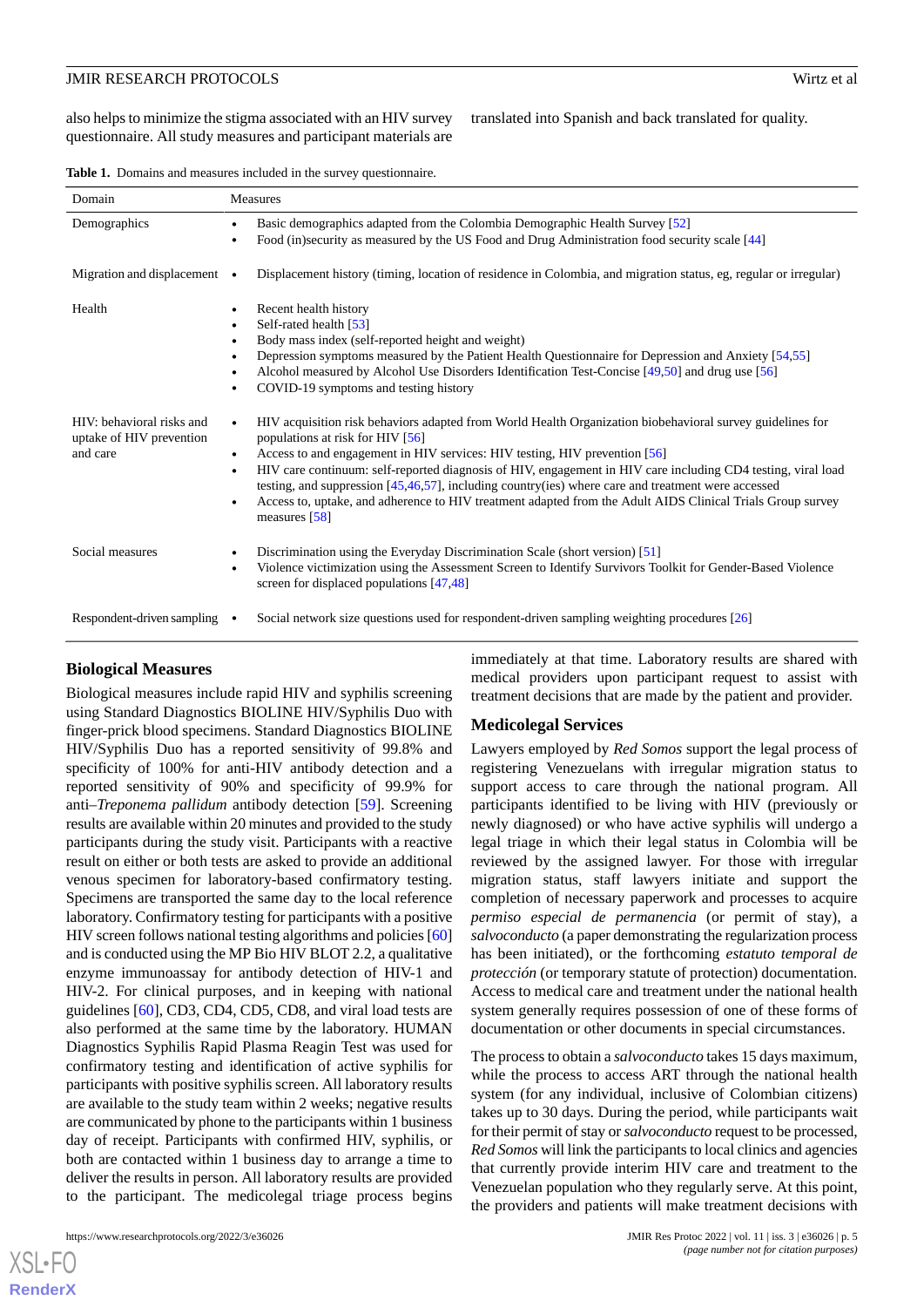consideration of viral load, CD4 counts, and any critical comorbid conditions. Those agencies can initiate stopgap ART in as little as 8 days.

#### **Case Finding**

To support efforts to identify new or undiagnosed infections, we employed a hybrid RDS–case finding approach. Case finding follows World Health Organization and Centers for Disease Control and Prevention guidelines for partner notification services and were adapted to reflect community recommendations to mitigate risk of violations of privacy, breaches in confidentiality, and coercive medical practices [[61-](#page-12-0)[63\]](#page-12-1). Participants with laboratory-confirmed HIV are invited to participate in partner notifications services to identify and support HIV and syphilis testing of sexual or injecting partners. Although encouraged to invite contacts to get tested, participants have the option to decline or to request anonymous partner notification through study staff. Case finding is open to all adult partners (age ≥18 years) of participants with laboratory-confirmed HIV, regardless of country of origin or citizenship status. Children are not eligible, but clinical referrals are offered to parents of children who may have been infected perinatally. During posttest counseling and linkage to care, participants who opt-in to case finding activities are trained on how to disclose their HIV status and invite partners to participate in HIV and syphilis testing. Participants are provided with a uniquely identified coupon that contains study contact information, which enables anonymous linkage of participants and contacts. The case-finding coupon is distinct in appearance from the RDS coupon but functions in a similar way. Any persons found to be living with HIV or syphilis through the case finding are connected to care through the same pathways. Brief service-focused interview questionnaires are administered among case-finding contacts to identify transmission risk behaviors and access/use of HIV prevention and testing.

#### **Sample Size**

Assuming a 1% HIV prevalence among general population, based on reports from local providers that suggest a range of 0.5% prevalence among adults to 1.5% prevalence in antenatal care surveillance, alpha .05, 0.005 margin of error, and design effect of 2 that has been suggested for RDS [[64-](#page-12-2)[66](#page-12-3)], we estimated that a sample size of 3043 per territory (approximately 6100 overall) is needed to estimate population HIV prevalence. This sample size provides a sufficiently small sampling fraction required by most of the RDS estimators [[25\]](#page-10-7), given that the Venezuelan migrant populations are estimated to exceed 115,000 persons in both territories. Individuals who are enrolled in case finding activities will contribute to the total enrolled sample. Assuming an HIV prevalence as high as 1.5% and an average of 2 contacts (case finding referrals) per index participant, we estimate that an additional 190 individuals will be enrolled in case finding (95 per territory) for HIV. Assuming 3% prevalence of syphilis, an additional 360 case finding participants will be enrolled for syphilis.

### **Analytic Plan**

Basic descriptive analysis will be performed to estimate the prevalence of key demographic and health characteristics of the

https://www.researchprotocols.org/2022/3/e36026 p. 6 JMIR Res Protoc 2022 | vol. 11 | iss. 3 | e36026 | p. 6

sample population. Primary analysis will focus on estimation of HIV prevalence among the general population of Venezuelans residing in the 2 territories, with estimates separately for each territory. Among participants living with HIV infection (prevalent or new diagnoses), we will assess engagement in the HIV care continuum, including the proportion who report being aware of their infection, engaged in HIV care, currently on ART, completing viral load testing in the last 6 months, and having suppressed viral load [[67\]](#page-12-4). Subgroup analyses will be conducted to estimate HIV prevalence by HIV risk behaviors, gender, and age. All descriptive analyses will include unweighted and RDS-weighted population estimates for the adult Venezuelan population [\[68](#page-12-5)]. RDS-weighted analysis will be performed using Stata (StataCorp LLC) [[69\]](#page-12-6) or RDS-A (RDS-Analyst) [\[38](#page-10-15)] software and selecting the estimator most appropriate based on the sample characteristics. Analyses will incorporate RDS survey weights based on self-reported network size to calculate population prevalence. Bootstrapping procedures will be performed to calculate associated 95% confidence intervals [[69\]](#page-12-6). Descriptive analysis will be conducted among case-finding participants to assess the demographic and social characteristics of contacts. Except for case-finding participants who are recruited via RDS or otherwise eligible for RDS, unweighted estimates will be calculated given that they are not part of the original RDS network chains. Data will be combined with RDS participant data to calculate unweighted HIV and syphilis positivity estimates.

#### **Ethical Considerations and Participant Protection**

Study activities were reviewed and approved by the ethical review committee at the Universidad el Bosque in Bogotá, Colombia, and the Institutional Review Board at Johns Hopkins School of Public Health (28223). The protocol was also reviewed in accordance with Centers for Disease Control and Prevention human research protection procedures. Formative research with stakeholders was deemed not human subjects research and commenced prior to other study activities.

This study uses multiple strategies to address unique social risks that underlie research with migrant populations, which go beyond risks typically associated with HIV surveillance. Risks for migrant populations largely encompass concerns for social harms related to stigma and discrimination as well as barriers to access to services, particularly for those with irregular migration status. First, we use a vague study title, *BIENVENIR,* to avoid perceptions of increased risk of HIV among migrants, should others learn about the study. No information that would identify the study focus on HIV or among migrant populations is included in recruitment materials or other outward facing materials. Prior to the implementation of study activities, appropriate referral pathways for HIV, syphilis, ancillary health, and humanitarian services (eg, nutrition, housing, mental health, social support) were identified for participant referral. Our electronic survey is programmed to flag to staff instances when a participant self-reports symptoms of depression or anxiety, food insecurity, hazardous alcohol use, and violence victimization. Although all participants are offered locally tailored resource guides, these individuals will be provided with a more in-depth discussion about resources and services specific to their needs and living situation.

 $XS$ -FO **[RenderX](http://www.renderx.com/)**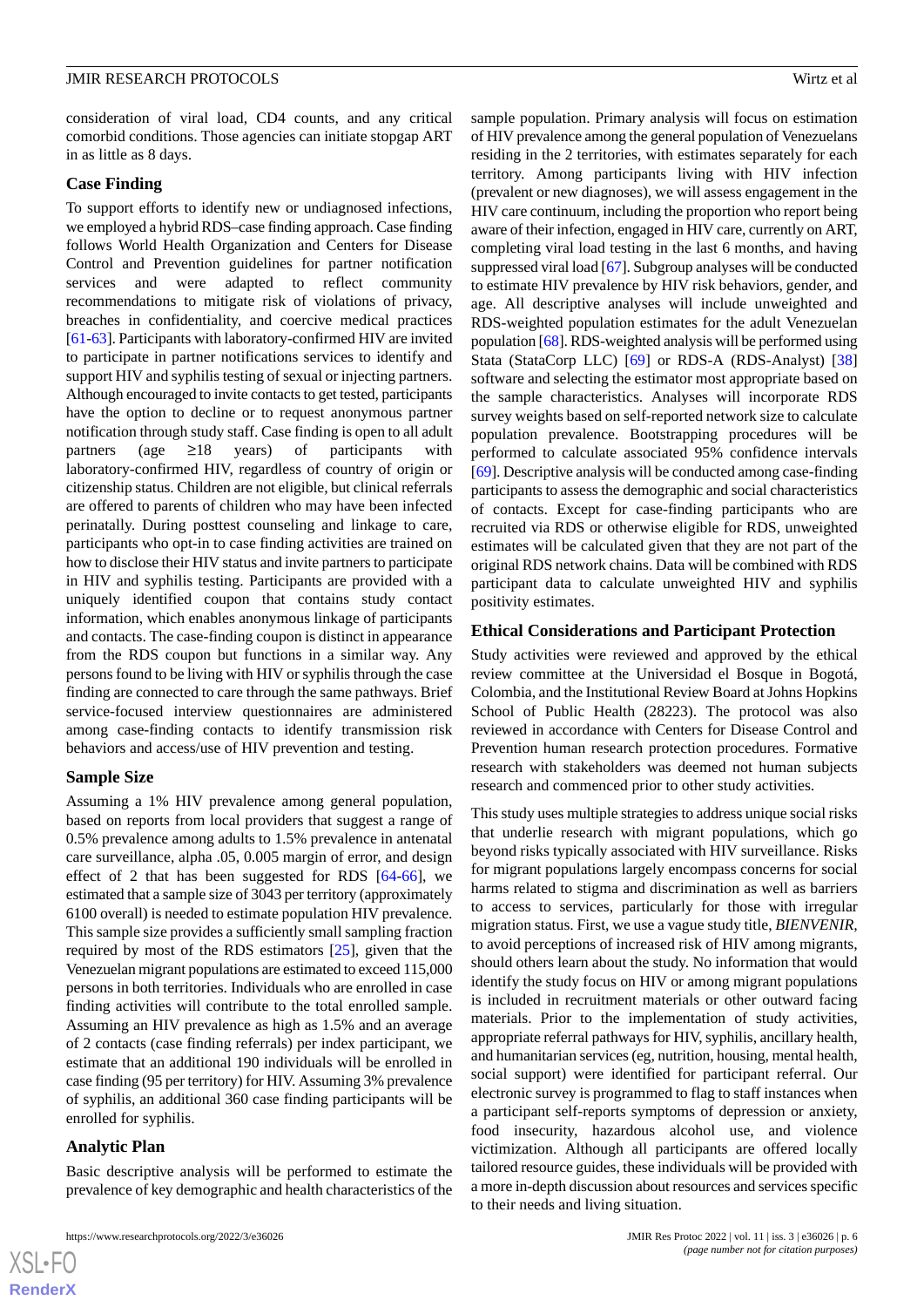The onset of the COVID-19 pandemic occurred between the funding of this project and the initiation of the study activities. Study launch was delayed during the early peaks of the pandemic, and formative research was conducted through secure remote methods at that time. A separate and extensive COVID-19 biosecurity protocol was developed for in-person data collection, and it aligns with local policies. The biosecurity protocol was submitted to all ethical and protocol review committees, and it underwent additional review and approval by an independent Human Subjects Research Restart Committee at Johns Hopkins University before in-person research commenced.

# *Results*

As of November 8, 2021, 3278 people have been screened and 3105 participants have been enrolled across sites, inclusive of 20 seeds, and we have reached a maximum recruitment depth of 12 waves thus far ([Figures 2](#page-6-0) and [3\)](#page-7-0). The enrollment is expected to end by February/March 2022. The number of new participant screenings range from 20-27 per weekday in each territory; Saturday data collection sessions experience higher no-show rates with 9-20 screened per day. [Table 2](#page-8-0) displays the characteristics of the participants enrolled to date.

<span id="page-6-0"></span>**Figure 2.** Respondent-driven sampling network graphs of participants in Bogotá and Soacha. The large red triangular nodes represent seeds, and the small blue circular nodes represent recruits.



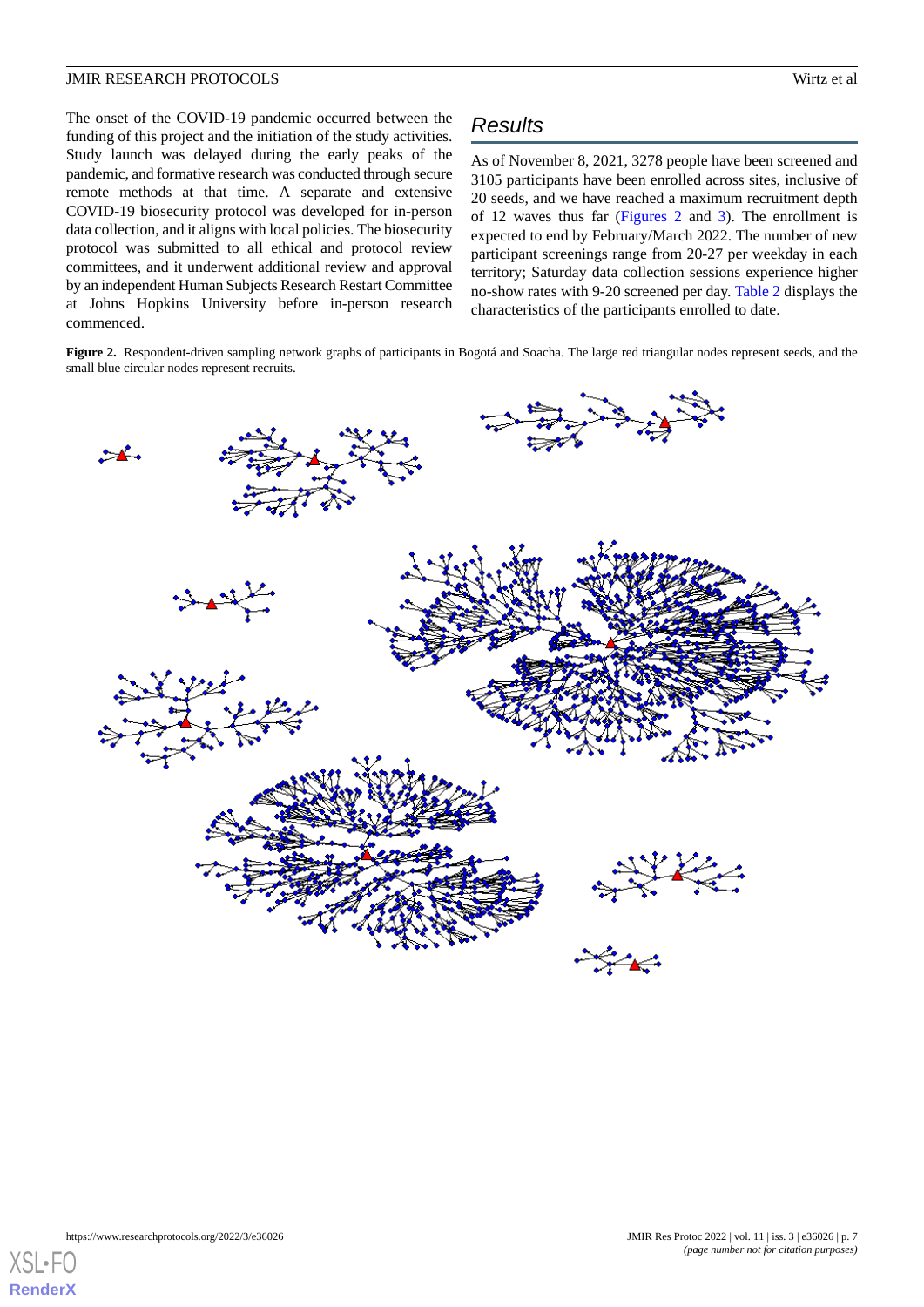<span id="page-7-0"></span>Figure 3. Respondent-driven sampling network graphs of participants in Barranquilla and Soledad. The large red triangular nodes represent seeds, and the small blue circular nodes represent recruits.



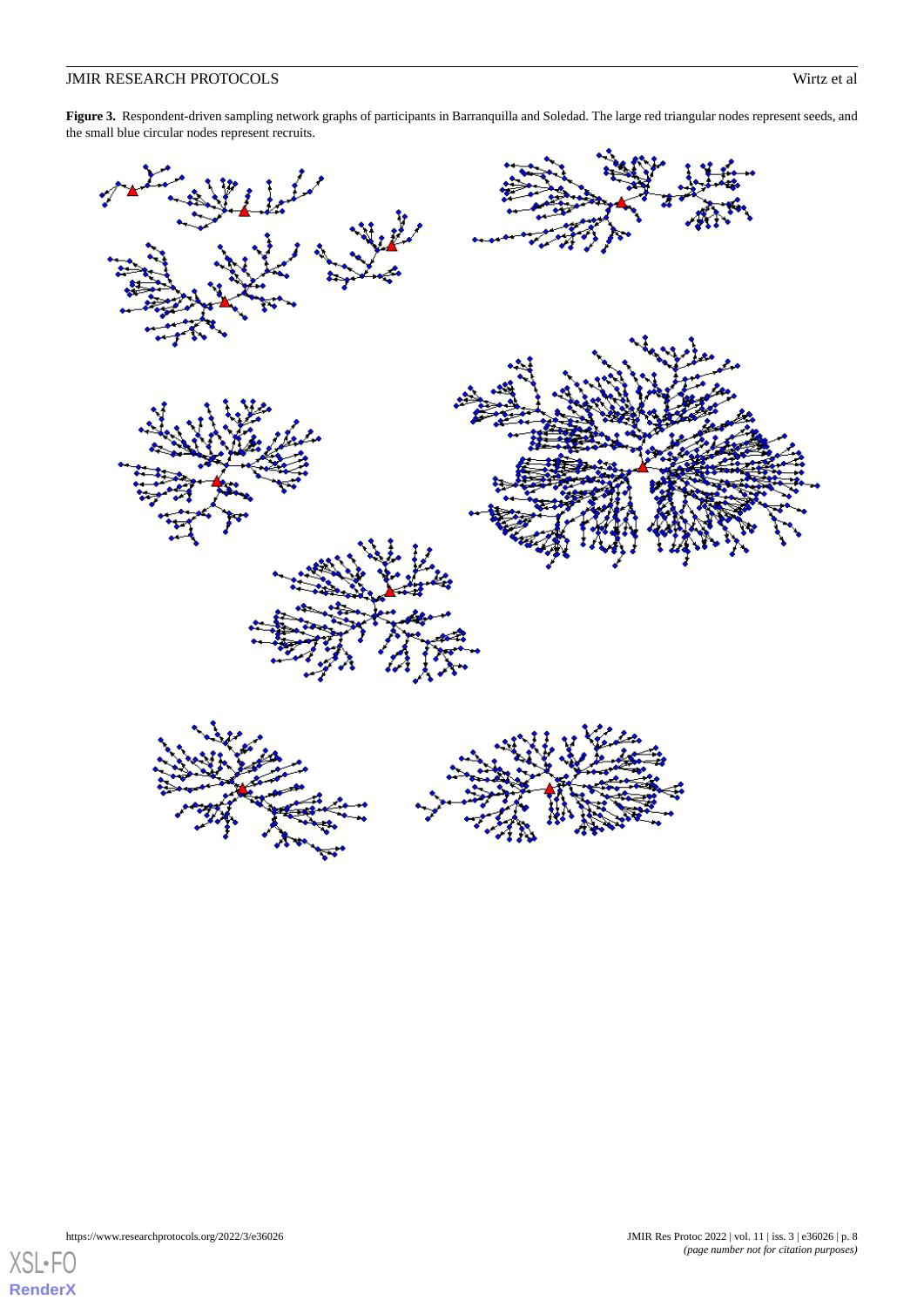<span id="page-8-0"></span>**Table 2.** Demographic and other characteristics of the study participants as of November 8, 2021.

| Characteristics                                 |                                                                                                        | Territory                       |                                        |                  |  |
|-------------------------------------------------|--------------------------------------------------------------------------------------------------------|---------------------------------|----------------------------------------|------------------|--|
|                                                 |                                                                                                        | Bogotá and Soacha<br>$(n=1684)$ | Barranquilla and<br>Soledad $(n=1421)$ | Total $(N=3105)$ |  |
|                                                 | <b>Demographics</b>                                                                                    |                                 |                                        |                  |  |
|                                                 | Age (years), median (IQR)                                                                              | $32(26-41)$                     | $33(26-41)$                            | $32(26-41)$      |  |
|                                                 | City of residence, $n$ (%)                                                                             |                                 |                                        |                  |  |
|                                                 | Bogotá                                                                                                 | 861 (51.1)                      | 0(0)                                   | 861 (27.7)       |  |
|                                                 | Soacha                                                                                                 | 822 (48.8)                      | 0(0)                                   | 824 (26.5)       |  |
|                                                 | Barranquilla                                                                                           | 0(0)                            | 861 (60.6)                             | 861 (27.7)       |  |
|                                                 | Soledad                                                                                                | 0(0)                            | 560 (39.4)                             | 558 (18)         |  |
|                                                 | Migration status, $n$ (%)                                                                              |                                 |                                        |                  |  |
|                                                 | Regular                                                                                                | 522(31)                         | 250(17.6)                              | 772 (24.9)       |  |
|                                                 | Irregular                                                                                              | 1162(69)                        | 1171 (82.4)                            | 2333(75.1)       |  |
|                                                 | Gender identity, n (%)                                                                                 |                                 |                                        |                  |  |
|                                                 | Male                                                                                                   | 562 (33.5)                      | 351 (24.7)                             | 913(29.5)        |  |
|                                                 | Female                                                                                                 | 1091(65.1)                      | 1041 (73.3)                            | 2132 (68.8)      |  |
|                                                 | <b>Transgender or Nonbinary</b>                                                                        | 24(1.4)                         | 29(2)                                  | 53(1.7)          |  |
|                                                 | High literacy (Rapid Estimate of Adult Literacy in Medicine–Short Form>6,<br>reference<br><6), $n$ (%) | 1485 (89.4)                     | 889 (63)                               | 2374 (77.3)      |  |
| HIV behavioral risks and testing history, n (%) |                                                                                                        |                                 |                                        |                  |  |
|                                                 | Lifetime injecting drug use (reference: no)                                                            | 37(2.2)                         | 22(1.5)                                | 59(1.9)          |  |
|                                                 | Reports sex with a cis man (reference: no; denominator cis men and trans<br>women, $n=941$ )           | 53(9.3)                         | 27(7.3)                                | 80(8.5)          |  |
|                                                 | Sex work (last 12 months)                                                                              | 32(1.9)                         | 30(2.1)                                | 62(2)            |  |
|                                                 | Lifetime HIV test (reference: no)                                                                      | 1027(61.2)                      | 681 (48)                               | 1708(55.1)       |  |
|                                                 | Past diagnosis of HIV (reference: last test negative or unknown; n=3099)                               | 7(0.4)                          | 9(0.6)                                 | 16(0.5)          |  |

# *Discussion*

Early evaluation of enrollment and participant data show early signals that the methods described here are both feasible and acceptable for research in this context. The hybrid RDS–case finding approach is an innovation in RDS research, with the goal of increasing our ability to identify new or undiagnosed infections among partners and providing linkage to care. Modification of RDS to permit electronic referral of peers via SMS text messages and WhatsApp enables safe referral of peers while maintaining social distancing in the context of COVID-19. Use of text-message referrals builds on common communication pathways and appears to efficiently support peer referral. Given the tenuous access to HIV treatment of Venezuelans in Colombia with irregular migration status, the integration of medicolegal

services in posttest counseling aims to increase access to HIV care, decrease time to ART initiation, as well as reduce untreated syphilis. The high recruitment rate thus far is a testament to the efficiencies of RDS and to the model of community-led research implementation and comprehensive service provision inclusive of HIV prevention and linkage to care, legal services, and other ancillary services. These findings will have direct relevance to Colombia, but methods and lessons learned from this study can be adapted for use across diverse settings with numerous health outcomes. With almost 272 million international migrants globally and over 82 million forcibly displaced persons, of whom 55 million are internally displaced due to conflict and insecurity as of 2020 [\[70](#page-12-7),[71\]](#page-12-8), such methods are increasingly valuable for understanding and informing strategies related to migrant, humanitarian, and public health.

# **Acknowledgments**

 $X$ SL•FO **[RenderX](http://www.renderx.com/)**

We acknowledge with gratitude the support and collaboration of Abu S Abdul-Quader, Dante Bugli, Kevin Clarke, Eva Leidman, Horacio Ruiseñor-Escudero, and Paul Young from US Centers for Disease Control and Prevention; Ricardo Luque Núñez from the Ministry of Health and Social Protection in Colombia; and Federico Duarte and Saskia Loochkartt from the United Nations High Commissioner for Refugees. This work was supported by the Centers for Disease Control and Prevention under the terms of cooperative agreement NU2GGH002000-03-01. The Centers for Disease Control and Prevention investigators do not interact with human participants or have access to identifiable data or specimens for research purposes. The contents of this paper are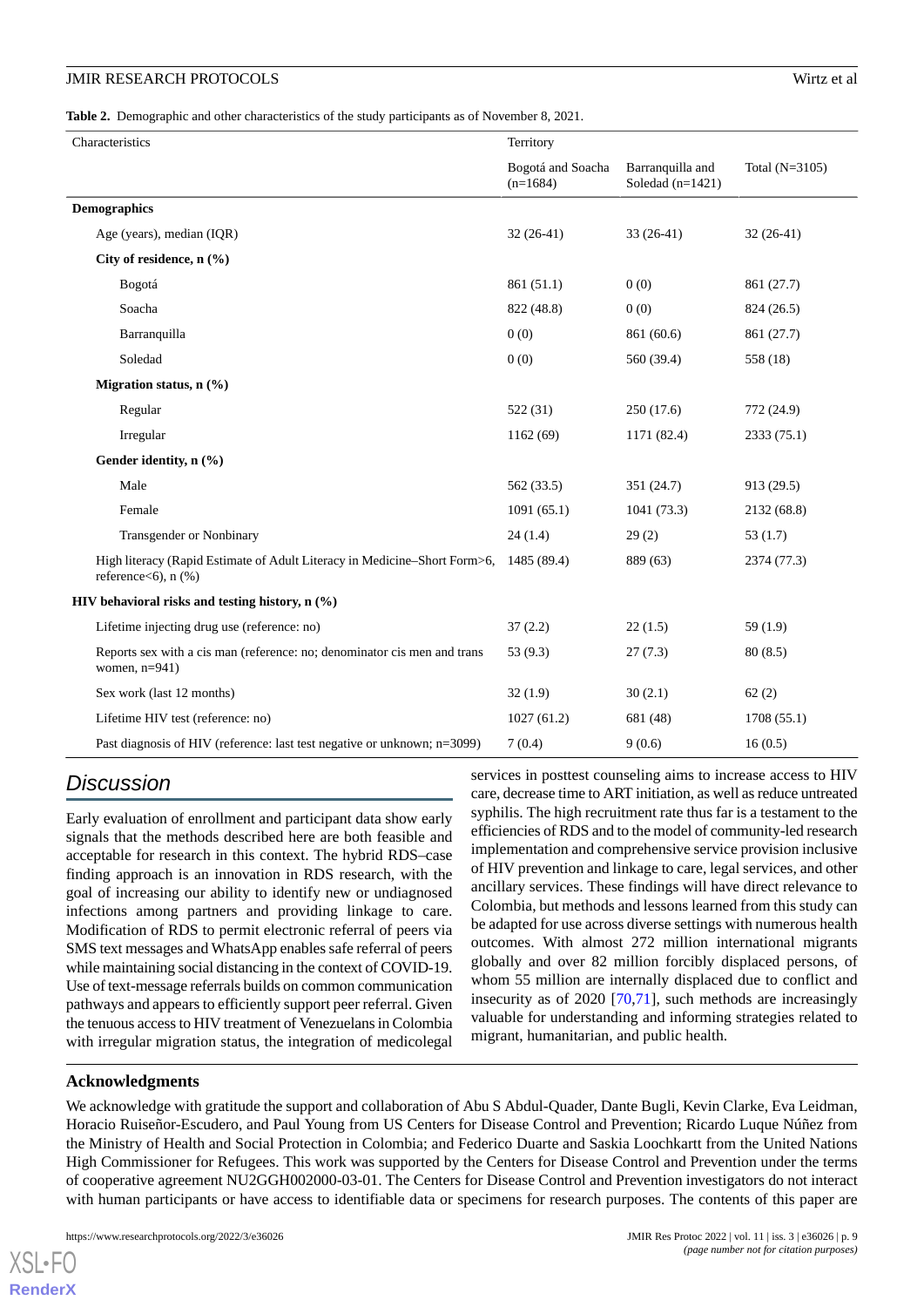solely the responsibility of the authors and do not necessarily represent the official views of the Centers for Disease Control and Prevention or the Department of Health and Human Services.

# **Authors' Contributions**

ALW, PS, and KP conceptualized the design of the study; JRG designed the medicolegal triage system and is the site principal investigator in Colombia; MS coordinates the overall study; JO, JJL, JFR, CQ, AV, YM, and FR supervised and coordinated data collection at each site; JC designed and engineered automated respondent-driven sampling processes and data management system; AJH and WH provide technical support; ALW and MS wrote the initial drafts of this manuscript; and all authors reviewed and contributed to this paper. All authors have approved this paper.

# **Conflicts of Interest**

None declared.

# <span id="page-9-0"></span>**References**

- <span id="page-9-1"></span>1. Venezuela situation. UNHCR. URL: [https://www.unhcr.org/en-us/venezuela-emergency.](https://www.unhcr.org/en-us/venezuela-emergency.html#:~:text=Over%204%20million%20Venezuelans%20have,world) [html#:~:text=Over%204%20million%20Venezuelans%20have,world's%20biggest%20recent%20displacement%20crises](https://www.unhcr.org/en-us/venezuela-emergency.html#:~:text=Over%204%20million%20Venezuelans%20have,world) [accessed 2021-09-07]
- 2. Page KR, Doocy S, Reyna Ganteaume F, Castro JS, Spiegel P, Beyrer C. Venezuela's public health crisis: a regional emergency. Lancet 2019 Mar 23;393(10177):1254-1260. [doi: [10.1016/S0140-6736\(19\)30344-7\]](http://dx.doi.org/10.1016/S0140-6736(19)30344-7) [Medline: [30871722\]](http://www.ncbi.nlm.nih.gov/entrez/query.fcgi?cmd=Retrieve&db=PubMed&list_uids=30871722&dopt=Abstract)
- 3. Grillet ME, Hernández-Villena JV, Llewellyn MS, Paniz-Mondolfi AE, Tami A, Vincenti-Gonzalez MF, et al. Venezuela's humanitarian crisis, resurgence of vector-borne diseases, and implications for spillover in the region. Lancet Infect Dis 2019 May;19(5):e149-e161. [doi: [10.1016/S1473-3099\(18\)30757-6](http://dx.doi.org/10.1016/S1473-3099(18)30757-6)] [Medline: [30799251](http://www.ncbi.nlm.nih.gov/entrez/query.fcgi?cmd=Retrieve&db=PubMed&list_uids=30799251&dopt=Abstract)]
- 4. Rodríguez-Morales AJ, Bonilla-Aldana DK, Morales M, Suárez JA, Martínez-Buitrago E. Migration crisis in Venezuela and its impact on HIV in other countries: the case of Colombia. Ann Clin Microbiol Antimicrob 2019 Mar 08;18(1):9 [[FREE Full text](https://ann-clinmicrob.biomedcentral.com/articles/10.1186/s12941-019-0310-4)] [doi: [10.1186/s12941-019-0310-4\]](http://dx.doi.org/10.1186/s12941-019-0310-4) [Medline: [30849989](http://www.ncbi.nlm.nih.gov/entrez/query.fcgi?cmd=Retrieve&db=PubMed&list_uids=30849989&dopt=Abstract)]
- 5. Rodríguez-Morales AJ, Suárez JA, Risquez A, Delgado-Noguera L, Paniz-Mondolfi A. The current syndemic in Venezuela: Measles, malaria and more co-infections coupled with a breakdown of social and healthcare infrastructure. Quo vadis? Travel Med Infect Dis 2019;27:5-8. [doi: [10.1016/j.tmaid.2018.10.010\]](http://dx.doi.org/10.1016/j.tmaid.2018.10.010) [Medline: [30326278](http://www.ncbi.nlm.nih.gov/entrez/query.fcgi?cmd=Retrieve&db=PubMed&list_uids=30326278&dopt=Abstract)]
- 6. Franco L, Pagan I, Serre Del Cor N, Schunk M, Neumayr A, Molero F, et al. Molecular epidemiology suggests Venezuela as the origin of the dengue outbreak in Madeira, Portugal in 2012-2013. Clin Microbiol Infect 2015 Jul;21(7):713.e5-713.e8 [[FREE Full text](https://linkinghub.elsevier.com/retrieve/pii/S1198-743X(15)00380-8)] [doi: [10.1016/j.cmi.2015.03.016\]](http://dx.doi.org/10.1016/j.cmi.2015.03.016) [Medline: [25843502](http://www.ncbi.nlm.nih.gov/entrez/query.fcgi?cmd=Retrieve&db=PubMed&list_uids=25843502&dopt=Abstract)]
- <span id="page-9-3"></span><span id="page-9-2"></span>7. Paniz-Mondolfi AE, Tami A, Grillet ME, Márquez M, Hernández-Villena J, Escalona-Rodríguez MA, et al. Resurgence of Vaccine-Preventable Diseases in Venezuela as a Regional Public Health Threat in the Americas. Emerg Infect Dis 2019 Apr;25(4):625-632 [\[FREE Full text\]](https://doi.org/10.3201/eid2504.181305) [doi: [10.3201/eid2504.181305](http://dx.doi.org/10.3201/eid2504.181305)] [Medline: [30698523\]](http://www.ncbi.nlm.nih.gov/entrez/query.fcgi?cmd=Retrieve&db=PubMed&list_uids=30698523&dopt=Abstract)
- <span id="page-9-4"></span>8. Epidemiological update: yellow fever. Pan American Health Organization. URL: [https://www.paho.org/en/documents/](https://www.paho.org/en/documents/epidemiological-update-yellow-fever-6-october-202110) [epidemiological-update-yellow-fever-6-october-202110](https://www.paho.org/en/documents/epidemiological-update-yellow-fever-6-october-202110) [accessed 2021-10-06]
- <span id="page-9-5"></span>9. Paniz-Mondolfi AE, Sordillo EM, Márquez-Colmenarez MC, Delgado-Noguera LA, Rodriguez-Morales AJ. The arrival of SARS-CoV-2 in Venezuela. Lancet 2020 May 16;395(10236):e85-e86 [\[FREE Full text](http://europepmc.org/abstract/MED/32380043)] [doi: [10.1016/S0140-6736\(20\)31053-9\]](http://dx.doi.org/10.1016/S0140-6736(20)31053-9) [Medline: [32380043](http://www.ncbi.nlm.nih.gov/entrez/query.fcgi?cmd=Retrieve&db=PubMed&list_uids=32380043&dopt=Abstract)]
- <span id="page-9-6"></span>10. Zambrano-Barragán P, Ramírez Hernández S, Freier LF, Luzes M, Sobczyk R, Rodríguez A, et al. The impact of COVID-19 on Venezuelan migrants' access to health: A qualitative study in Colombian and Peruvian cities. J Migr Health 2021;3:100029 [[FREE Full text](https://linkinghub.elsevier.com/retrieve/pii/S2666-6235(20)30029-5)] [doi: [10.1016/j.jmh.2020.100029\]](http://dx.doi.org/10.1016/j.jmh.2020.100029) [Medline: [34405183](http://www.ncbi.nlm.nih.gov/entrez/query.fcgi?cmd=Retrieve&db=PubMed&list_uids=34405183&dopt=Abstract)]
- <span id="page-9-7"></span>11. PAHO, WHO, UNAIDS, Gobierno BDV. Plan maestro para el fortalecimiento de la respuesta al VH, la tuberculosis y la malaria en la República Bolivariana de Venezuela desde una perspectiva de salud pública. ONUSIDA. URL: [https://tinyurl.](https://tinyurl.com/48hr3f44) [com/48hr3f44](https://tinyurl.com/48hr3f44) [accessed 2018-07-01]
- <span id="page-9-8"></span>12. Proposal for increasing health care coverage for Venezuelan refugees migrants living with HIV: Update in response to the COVID-19 pandemic. Pan American Health Organization. URL:<https://iris.paho.org/handle/10665.2/54911> [accessed 2021-09-04]
- <span id="page-9-10"></span><span id="page-9-9"></span>13. Country factsheet: Venezuela. UNAIDS. URL:<https://www.unaids.org/en/regionscountries/countries/venezuela> [accessed 2020-01-01]
- 14. Antiretroviral Therapy Cohort Collaboration (ART-CC), Shepherd BE, Jenkins CA, Parrish DD, Glass TR, Cescon A, et al. Higher rates of AIDS during the first year of antiretroviral therapy among migrants: the importance of tuberculosis. AIDS 2013 May 15;27(8):1321-1329 [\[FREE Full text](http://europepmc.org/abstract/MED/23925379)] [doi: [10.1097/QAD.0b013e32835faa95\]](http://dx.doi.org/10.1097/QAD.0b013e32835faa95) [Medline: [23925379\]](http://www.ncbi.nlm.nih.gov/entrez/query.fcgi?cmd=Retrieve&db=PubMed&list_uids=23925379&dopt=Abstract)
- 15. Displaced Colombians open their doors to Venezuelan refugees and migrants. UNHCR. URL: [https://www.unhcr.org/en-us/](https://www.unhcr.org/en-us/news/stories/2018/12/5c12bbae4/displaced-colombians-open-doors-venezuelan-refugees-migrants.html) [news/stories/2018/12/5c12bbae4/displaced-colombians-open-doors-venezuelan-refugees-migrants.html](https://www.unhcr.org/en-us/news/stories/2018/12/5c12bbae4/displaced-colombians-open-doors-venezuelan-refugees-migrants.html)[accessed 2022-06-14]
- 16. 25,000 Venezuelans cross the Colombian border every day. Relief Web International. URL: [https://reliefweb.int/report/](https://reliefweb.int/report/colombia/25000-venezuelans-cross-colombian-border-every-day) [colombia/25000-venezuelans-cross-colombian-border-every-day](https://reliefweb.int/report/colombia/25000-venezuelans-cross-colombian-border-every-day) [accessed 2020-01-01]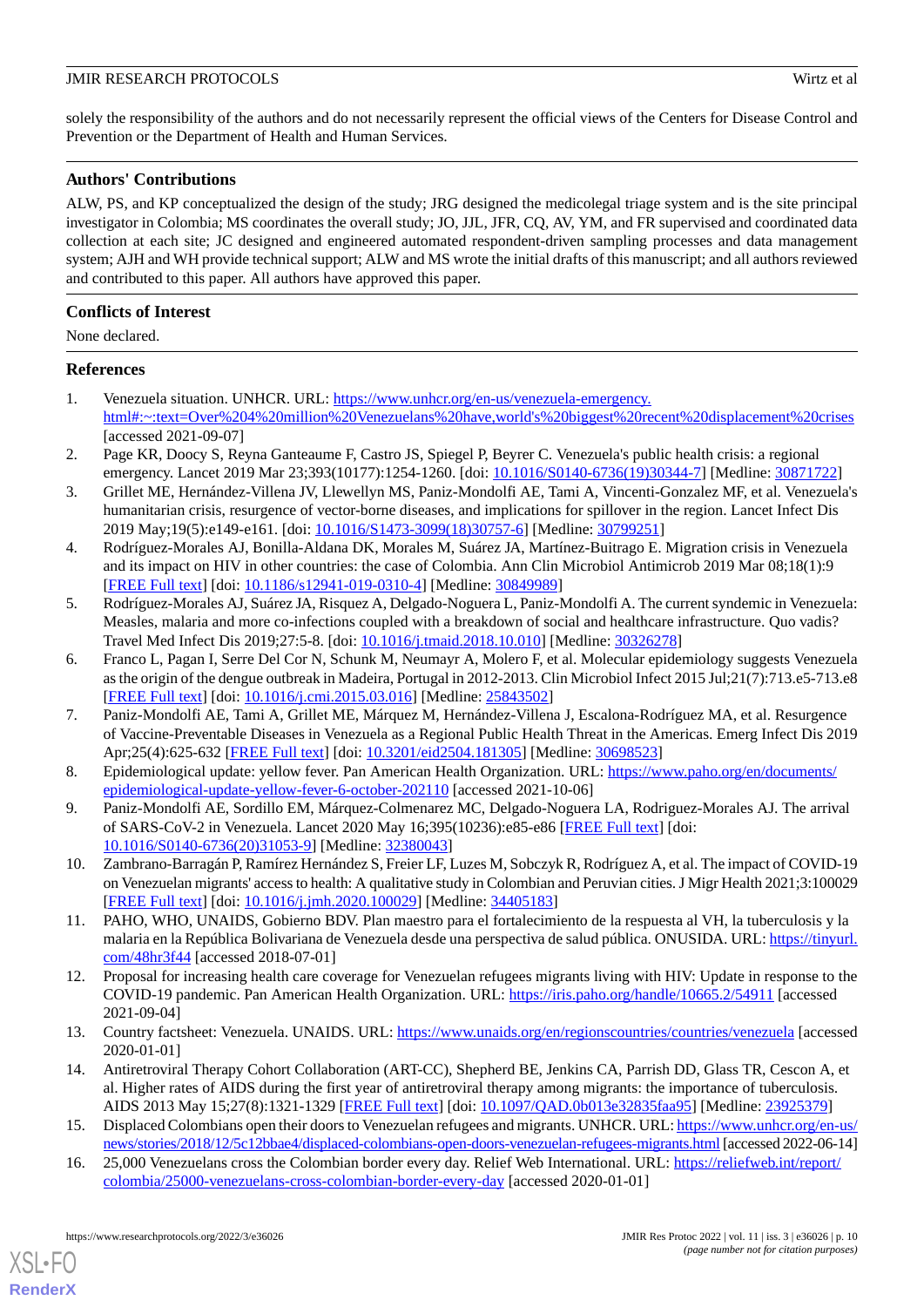- <span id="page-10-0"></span>17. Operational data portal: Venezuela situation. UNHCR. URL:<https://data2.unhcr.org/en/situations/vensit> [accessed 2019-06-12]
- 18. UNHCR and IOM welcome Colombia's decision to regularize Venezuelan refugees and migrants. UNHCR. URL: [https:/](https://www.unhcr.org/en-us/news/press/2021/2/60214cf74/unhcr-iom-welcome-colombias-decision-regularize-venezuelan-refugees-migrants.html) [/www.unhcr.org/en-us/news/press/2021/2/60214cf74/](https://www.unhcr.org/en-us/news/press/2021/2/60214cf74/unhcr-iom-welcome-colombias-decision-regularize-venezuelan-refugees-migrants.html)
- <span id="page-10-1"></span>[unhcr-iom-welcome-colombias-decision-regularize-venezuelan-refugees-migrants.html](https://www.unhcr.org/en-us/news/press/2021/2/60214cf74/unhcr-iom-welcome-colombias-decision-regularize-venezuelan-refugees-migrants.html) [accessed 2021-03-21] 19. Distribución de Venezolanos en Colombia - Migración Colombia. URL: [https://www.migracioncolombia.gov.co/infografias/](https://www.migracioncolombia.gov.co/infografias/distribucion-de-venezolanos-en-colombia-corte-31-de-enero-de-2021) [distribucion-de-venezolanos-en-colombia-corte-31-de-enero-de-2021](https://www.migracioncolombia.gov.co/infografias/distribucion-de-venezolanos-en-colombia-corte-31-de-enero-de-2021) [accessed 2022-02-16]
- <span id="page-10-3"></span><span id="page-10-2"></span>20. US to pay for thousands of doses of HIV drugs for Venezuelan migrants. Reuters. 2019 Aug 28. URL: [https://www.](https://www.reuters.com/article/us-colombia-usa-health-idUSKCN1VI2LQ) [reuters.com/article/us-colombia-usa-health-idUSKCN1VI2LQ](https://www.reuters.com/article/us-colombia-usa-health-idUSKCN1VI2LQ) [accessed 2022-02-16]
- <span id="page-10-4"></span>21. AIDS Healthcare Foundation Colombia. URL: <https://www.aidshealth.org/global/colombia/> [accessed 2021-03-01]
- <span id="page-10-5"></span>22. Deren S, Shedlin M, Decena CU, Mino M. Research challenges to the study of HIV/AIDS among migrant and immigrant Hispanic populations in the United States. J Urban Health 2005 Jun;82(2 Suppl 3):iii13-iii25 [\[FREE Full text\]](http://europepmc.org/abstract/MED/15933327) [doi: [10.1093/jurban/jti060\]](http://dx.doi.org/10.1093/jurban/jti060) [Medline: [15933327](http://www.ncbi.nlm.nih.gov/entrez/query.fcgi?cmd=Retrieve&db=PubMed&list_uids=15933327&dopt=Abstract)]
- <span id="page-10-6"></span>23. Goldenberg SM, Strathdee SA, Perez-Rosales MD, Sued O. Mobility and HIV in Central America and Mexico: a critical review. J Immigr Minor Health 2012 Feb;14(1):48-64. [doi: [10.1007/s10903-011-9505-2\]](http://dx.doi.org/10.1007/s10903-011-9505-2) [Medline: [21789558\]](http://www.ncbi.nlm.nih.gov/entrez/query.fcgi?cmd=Retrieve&db=PubMed&list_uids=21789558&dopt=Abstract)
- <span id="page-10-7"></span>24. Distribución de Venezolanos en Colombia - corte 31 de enero de 2021. Ministerio DRE. URL: [https://www.](https://www.migracioncolombia.gov.co/infografias/distribucion-de-venezolanos-en-colombia-corte-31-de-enero-de-2021) [migracioncolombia.gov.co/infografias/distribucion-de-venezolanos-en-colombia-corte-31-de-enero-de-2021](https://www.migracioncolombia.gov.co/infografias/distribucion-de-venezolanos-en-colombia-corte-31-de-enero-de-2021) [accessed 2021-03-01]
- <span id="page-10-16"></span>25. Gile KJ, Handcock MS. Respondent-Driven Sampling: An Assessment of Current Methodology. Sociol Methodol 2010 Aug;40(1):285-327 [\[FREE Full text](http://europepmc.org/abstract/MED/22969167)] [doi: [10.1111/j.1467-9531.2010.01223.x](http://dx.doi.org/10.1111/j.1467-9531.2010.01223.x)] [Medline: [22969167\]](http://www.ncbi.nlm.nih.gov/entrez/query.fcgi?cmd=Retrieve&db=PubMed&list_uids=22969167&dopt=Abstract)
- <span id="page-10-8"></span>26. Heckathorn DD. Respondent-Driven Sampling: A New Approach to the Study of Hidden Populations. Social Problems 1997 May;44(2):174-199. [doi: [10.2307/3096941\]](http://dx.doi.org/10.2307/3096941)
- <span id="page-10-9"></span>27. Wirtz AL, Mehta SH, Latkin C, Zelaya CE, Galai N, Peryshkina A, et al. Comparison of Respondent Driven Sampling Estimators to Determine HIV Prevalence and Population Characteristics among Men Who Have Sex with Men in Moscow, Russia. PLoS One 2016;11(6):e0155519 [[FREE Full text\]](https://dx.plos.org/10.1371/journal.pone.0155519) [doi: [10.1371/journal.pone.0155519](http://dx.doi.org/10.1371/journal.pone.0155519)] [Medline: [27248818](http://www.ncbi.nlm.nih.gov/entrez/query.fcgi?cmd=Retrieve&db=PubMed&list_uids=27248818&dopt=Abstract)]
- <span id="page-10-10"></span>28. Solomon SS, McFall AM, Lucas GM, Srikrishnan AK, Kumar MS, Anand S, et al. Respondent-driven sampling for identification of HIV- and HCV-infected people who inject drugs and men who have sex with men in India: A cross-sectional, community-based analysis. PLoS Med 2017 Nov;14(11):e1002460 [[FREE Full text](https://dx.plos.org/10.1371/journal.pmed.1002460)] [doi: [10.1371/journal.pmed.1002460](http://dx.doi.org/10.1371/journal.pmed.1002460)] [Medline: [29182638](http://www.ncbi.nlm.nih.gov/entrez/query.fcgi?cmd=Retrieve&db=PubMed&list_uids=29182638&dopt=Abstract)]
- 29. Wangroongsarb P, Hwang J, Thwing J, Karuchit S, Kumpetch S, Rand A, et al. Using Respondent Driven Sampling to Identify Malaria Risks and Occupational Networks among Migrant Workers in Ranong, Thailand. PLoS One 2016;11(12):e0168371 [\[FREE Full text](https://dx.plos.org/10.1371/journal.pone.0168371)] [doi: [10.1371/journal.pone.0168371\]](http://dx.doi.org/10.1371/journal.pone.0168371) [Medline: [28033322](http://www.ncbi.nlm.nih.gov/entrez/query.fcgi?cmd=Retrieve&db=PubMed&list_uids=28033322&dopt=Abstract)]
- 30. Johnston L, Oumzil H, El Rhilani H, Latifi A, Bennani A, Alami K. Sex Differences in HIV Prevalence, Behavioral Risks and Prevention Needs Among Anglophone and Francophone Sub-Saharan African Migrants Living in Rabat, Morocco. AIDS Behav 2016 Apr;20(4):746-753. [doi: [10.1007/s10461-015-1115-x](http://dx.doi.org/10.1007/s10461-015-1115-x)] [Medline: [26122648](http://www.ncbi.nlm.nih.gov/entrez/query.fcgi?cmd=Retrieve&db=PubMed&list_uids=26122648&dopt=Abstract)]
- <span id="page-10-11"></span>31. Roberton T, Weiss W, Jordan Health Access Study Team, Lebanon Health Access Study Team, Doocy S. Challenges in Estimating Vaccine Coverage in Refugee and Displaced Populations: Results From Household Surveys in Jordan and Lebanon. Vaccines (Basel) 2017 Aug 12;5(3):22 [\[FREE Full text\]](https://www.mdpi.com/resolver?pii=vaccines5030022) [doi: [10.3390/vaccines5030022](http://dx.doi.org/10.3390/vaccines5030022)] [Medline: [28805672](http://www.ncbi.nlm.nih.gov/entrez/query.fcgi?cmd=Retrieve&db=PubMed&list_uids=28805672&dopt=Abstract)]
- <span id="page-10-12"></span>32. Montealegre JR, Risser JM, Selwyn BJ, McCurdy SA, Sabin K. Prevalence of HIV risk behaviors among undocumented Central American immigrant women in Houston, Texas. AIDS Behav 2012 Aug;16(6):1641-1648. [doi: [10.1007/s10461-011-0130-9\]](http://dx.doi.org/10.1007/s10461-011-0130-9) [Medline: [22249955](http://www.ncbi.nlm.nih.gov/entrez/query.fcgi?cmd=Retrieve&db=PubMed&list_uids=22249955&dopt=Abstract)]
- 33. Weinmann T, AlZahmi A, Schneck A, Mancera Charry JF, Fröschl G, Radon K. Population-based assessment of health, healthcare utilisation, and specific needs of Syrian migrants in Germany: what is the best sampling method? BMC Med Res Methodol 2019 Jan 07;19(1):5 [[FREE Full text](https://bmcmedresmethodol.biomedcentral.com/articles/10.1186/s12874-018-0652-1)] [doi: [10.1186/s12874-018-0652-1\]](http://dx.doi.org/10.1186/s12874-018-0652-1) [Medline: [30616507](http://www.ncbi.nlm.nih.gov/entrez/query.fcgi?cmd=Retrieve&db=PubMed&list_uids=30616507&dopt=Abstract)]
- <span id="page-10-13"></span>34. Berbesi-Fernández DY, Segura-Cardona AM, Montoya-Velez LP, Santamaría AÁ. Use of injected heroin and risk of hepatitis C in three cities in Colombia. Rev Bras Epidemiol 2017;20(3):435-444 [[FREE Full text](https://www.scielo.br/scielo.php?script=sci_arttext&pid=S1415-790X2017000300435&lng=en&nrm=iso&tlng=en)] [doi: [10.1590/1980-5497201700030007](http://dx.doi.org/10.1590/1980-5497201700030007)] [Medline: [29160436\]](http://www.ncbi.nlm.nih.gov/entrez/query.fcgi?cmd=Retrieve&db=PubMed&list_uids=29160436&dopt=Abstract)
- <span id="page-10-14"></span>35. Zea MC, Reisen CA, del Río-González AM, Bianchi FT, Ramirez-Valles J, Poppen PJ. HIV Prevalence and Awareness of Positive Serostatus Among Men Who Have Sex With Men and Transgender Women in Bogotá, Colombia. Am J Public Health 2015 Aug;105(8):1588-1595. [doi: [10.2105/AJPH.2014.302307\]](http://dx.doi.org/10.2105/AJPH.2014.302307) [Medline: [25602899](http://www.ncbi.nlm.nih.gov/entrez/query.fcgi?cmd=Retrieve&db=PubMed&list_uids=25602899&dopt=Abstract)]
- <span id="page-10-15"></span>36. Rubio Mendoza ML, Jacobson JO, Morales-Miranda S, Sierra Alarcón CÁ, Luque Núñez R. High HIV Burden in Men Who Have Sex with Men across Colombia's Largest Cities: Findings from an Integrated Biological and Behavioral Surveillance Study. PLoS One 2015;10(8):e0131040 [[FREE Full text](https://dx.plos.org/10.1371/journal.pone.0131040)] [doi: [10.1371/journal.pone.0131040\]](http://dx.doi.org/10.1371/journal.pone.0131040) [Medline: [26252496](http://www.ncbi.nlm.nih.gov/entrez/query.fcgi?cmd=Retrieve&db=PubMed&list_uids=26252496&dopt=Abstract)]
- 37. Only half of refugees and migrants from Venezuela feel informed, survey finds. Relief Web International. URL: [https:/](https://reliefweb.int/report/ecuador/only-half-refugees-and-migrants-venezuela-feel-informed-survey-finds) [/reliefweb.int/report/ecuador/only-half-refugees-and-migrants-venezuela-feel-informed-survey-finds](https://reliefweb.int/report/ecuador/only-half-refugees-and-migrants-venezuela-feel-informed-survey-finds)[accessed 2021-03-01]
- 38. Handcock M, Fellows I, Gile K. DeducerRDSAnalyst: graphical user interface to the RDS package for respondent-driven sampling. GitHub. URL:<https://github.com/ifellows/DeducerRDSAnalyst> [accessed 2022-02-16]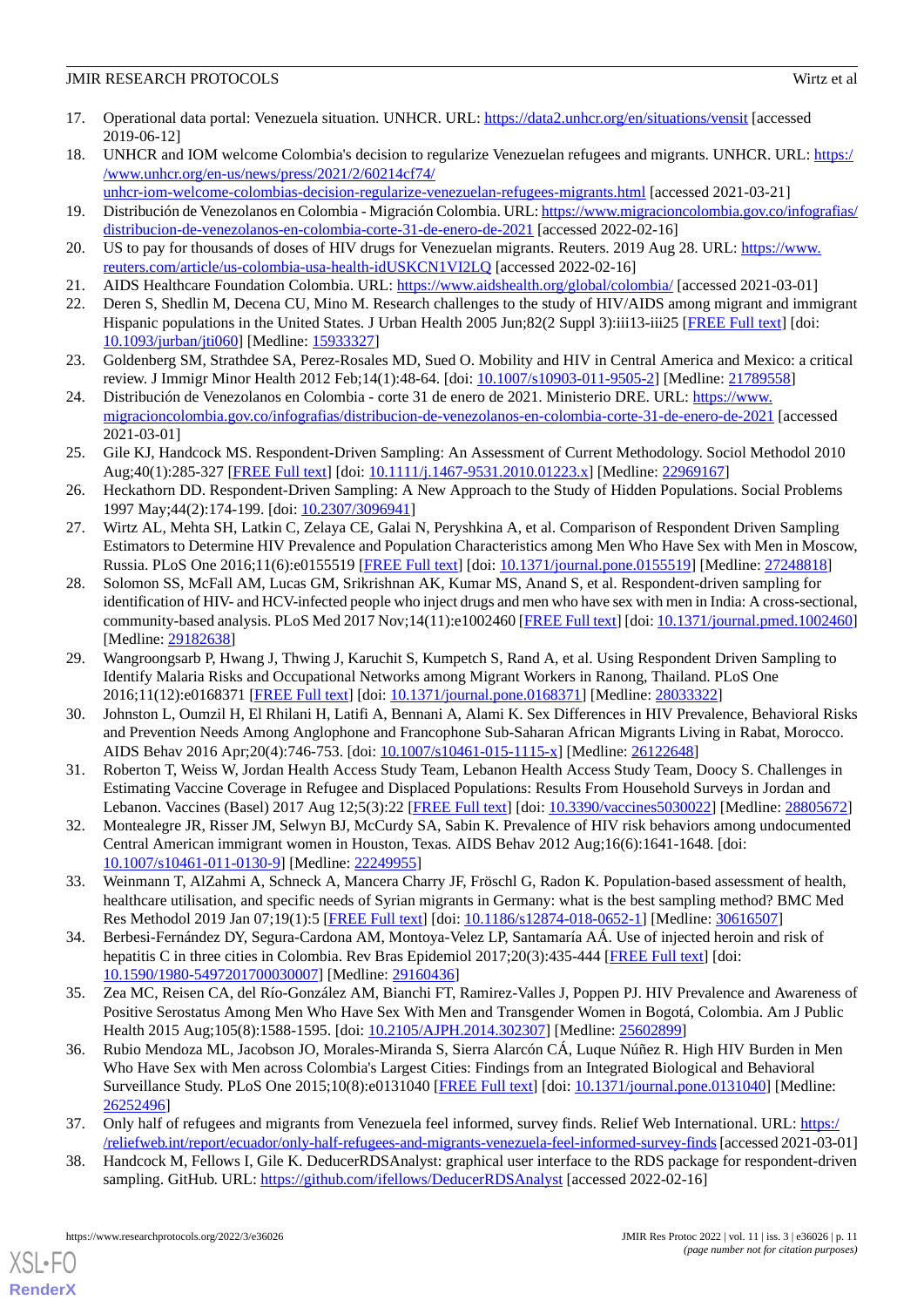- <span id="page-11-0"></span>39. Arozullah AM, Yarnold PR, Bennett CL, Soltysik RC, Wolf MS, Ferreira RM, et al. Development and validation of a short-form, rapid estimate of adult literacy in medicine. Med Care 2007 Nov;45(11):1026-1033. [doi: [10.1097/MLR.0b013e3180616c1b\]](http://dx.doi.org/10.1097/MLR.0b013e3180616c1b) [Medline: [18049342\]](http://www.ncbi.nlm.nih.gov/entrez/query.fcgi?cmd=Retrieve&db=PubMed&list_uids=18049342&dopt=Abstract)
- <span id="page-11-2"></span><span id="page-11-1"></span>40. Beimer P, Lyberg L. Data Collection Modes and Associated Errors. Introduction to Survey Quality 2003 Jan 01:188-214. [doi: [10.1002/0471458740.ch6](http://dx.doi.org/10.1002/0471458740.ch6)]
- <span id="page-11-3"></span>41. Dillman D, Smyth J, Christian L. Internet, Mail, and Mixed-Mode Surveys: The Tailored Design Method, 3rd ed. USA: John Wiley & Sons Inc; Jan 01, 2009.
- <span id="page-11-4"></span>42. Wirtz AL, Naing S, Clouse E, Thu KH, Mon SHH, Tun ZM, et al. The Parasol Protocol: An Implementation Science Study of HIV Continuum of Care Interventions for Gay Men and Transgender Women in Burma/Myanmar. JMIR Res Protoc 2017 May 17;6(5):e90 [\[FREE Full text\]](https://www.researchprotocols.org/2017/5/e90/) [doi: [10.2196/resprot.7642\]](http://dx.doi.org/10.2196/resprot.7642) [Medline: [28526661](http://www.ncbi.nlm.nih.gov/entrez/query.fcgi?cmd=Retrieve&db=PubMed&list_uids=28526661&dopt=Abstract)]
- 43. Wirtz AL, Poteat T, Radix A, Althoff KN, Cannon CM, Wawrzyniak AJ, American Cohort To Study HIV Acquisition Among Transgender Women (LITE). American Cohort to Study HIV Acquisition Among Transgender Women in High-Risk Areas (The LITE Study): Protocol for a Multisite Prospective Cohort Study in the Eastern and Southern United States. JMIR Res Protoc 2019 Oct 03;8(10):e14704 [[FREE Full text](https://www.researchprotocols.org/2019/10/e14704/)] [doi: [10.2196/14704\]](http://dx.doi.org/10.2196/14704) [Medline: [31584005\]](http://www.ncbi.nlm.nih.gov/entrez/query.fcgi?cmd=Retrieve&db=PubMed&list_uids=31584005&dopt=Abstract)
- <span id="page-11-14"></span><span id="page-11-5"></span>44. Ballard T, Coates J, Swindale A, Deitchler M. Household hunger scale: indicator definition and measurement guide. Food and Nutrition Technical Assistance. URL: [https://www.fantaproject.org/sites/default/files/resources/](https://www.fantaproject.org/sites/default/files/resources/HHS-Indicator-Guide-Aug2011.pdf) [HHS-Indicator-Guide-Aug2011.pdf](https://www.fantaproject.org/sites/default/files/resources/HHS-Indicator-Guide-Aug2011.pdf) [accessed 2019-09-01]
- <span id="page-11-15"></span>45. Kozak M, Zinski A, Leeper C, Willig JH, Mugavero MJ. Late diagnosis, delayed presentation and late presentation in HIV: proposed definitions, methodological considerations and health implications. Antivir Ther 2013;18(1):17-23. [doi: [10.3851/IMP2534\]](http://dx.doi.org/10.3851/IMP2534) [Medline: [23341432](http://www.ncbi.nlm.nih.gov/entrez/query.fcgi?cmd=Retrieve&db=PubMed&list_uids=23341432&dopt=Abstract)]
- <span id="page-11-18"></span>46. Mugavero MJ, Amico KR, Horn T, Thompson MA. The state of engagement in HIV care in the United States: from cascade to continuum to control. Clin Infect Dis 2013 Oct;57(8):1164-1171. [doi: [10.1093/cid/cit420\]](http://dx.doi.org/10.1093/cid/cit420) [Medline: [23797289\]](http://www.ncbi.nlm.nih.gov/entrez/query.fcgi?cmd=Retrieve&db=PubMed&list_uids=23797289&dopt=Abstract)
- <span id="page-11-19"></span>47. Vu A, Wirtz A, Pham K, Singh S, Rubenstein L, Glass N, et al. Psychometric properties and reliability of the Assessment Screen to Identify Survivors Toolkit for Gender Based Violence (ASIST-GBV): results from humanitarian settings in Ethiopia and Colombia. Confl Health 2016;10:1 [\[FREE Full text](https://conflictandhealth.biomedcentral.com/articles/10.1186/s13031-016-0068-7)] [doi: [10.1186/s13031-016-0068-7](http://dx.doi.org/10.1186/s13031-016-0068-7)] [Medline: [26865857](http://www.ncbi.nlm.nih.gov/entrez/query.fcgi?cmd=Retrieve&db=PubMed&list_uids=26865857&dopt=Abstract)]
- <span id="page-11-11"></span>48. Wirtz AL, Glass N, Pham K, Perrin N, Rubenstein LS, Singh S, et al. Comprehensive development and testing of the ASIST-GBV, a screening tool for responding to gender-based violence among women in humanitarian settings. Confl Health 2016;10:7 [\[FREE Full text](https://conflictandhealth.biomedcentral.com/articles/10.1186/s13031-016-0071-z)] [doi: [10.1186/s13031-016-0071-z](http://dx.doi.org/10.1186/s13031-016-0071-z)] [Medline: [27099617](http://www.ncbi.nlm.nih.gov/entrez/query.fcgi?cmd=Retrieve&db=PubMed&list_uids=27099617&dopt=Abstract)]
- <span id="page-11-12"></span>49. de la Espriella Guerrero RA, Rodriguez V, Rincón CJ, Morales DC, Rodríguez SJP, Gómez-Restrepo C. [Alcohol Consumption in the Colombian Population, 2015 National Mental Health Survey]. Rev Colomb Psiquiatr 2016 Dec;45 Suppl 1:76-88. [doi: [10.1016/j.rcp.2016.05.002\]](http://dx.doi.org/10.1016/j.rcp.2016.05.002) [Medline: [27993259\]](http://www.ncbi.nlm.nih.gov/entrez/query.fcgi?cmd=Retrieve&db=PubMed&list_uids=27993259&dopt=Abstract)
- <span id="page-11-17"></span>50. Bush K, Kivlahan DR, McDonell MB, Fihn SD, Bradley KA. The AUDIT alcohol consumption questions (AUDIT-C): an effective brief screening test for problem drinking. Ambulatory Care Quality Improvement Project (ACQUIP). Alcohol Use Disorders Identification Test. Arch Intern Med 1998 Sep 14;158(16):1789-1795. [doi: [10.1001/archinte.158.16.1789](http://dx.doi.org/10.1001/archinte.158.16.1789)] [Medline: [9738608\]](http://www.ncbi.nlm.nih.gov/entrez/query.fcgi?cmd=Retrieve&db=PubMed&list_uids=9738608&dopt=Abstract)
- <span id="page-11-8"></span><span id="page-11-7"></span>51. Williams DR, Yu Y, Yan Yu, Jackson JS, Anderson NB. Racial Differences in Physical and Mental Health: Socio-economic Status, Stress and Discrimination. J Health Psychol 1997 Jul;2(3):335-351. [doi: [10.1177/135910539700200305](http://dx.doi.org/10.1177/135910539700200305)] [Medline: [22013026](http://www.ncbi.nlm.nih.gov/entrez/query.fcgi?cmd=Retrieve&db=PubMed&list_uids=22013026&dopt=Abstract)]
- <span id="page-11-9"></span>52. Colombia: standard DHS. Demographic Health Surveys. URL: [https://dhsprogram.com/methodology/survey/](https://dhsprogram.com/methodology/survey/survey-display-476.cfm) [survey-display-476.cfm](https://dhsprogram.com/methodology/survey/survey-display-476.cfm) [accessed 2021-09-22]
- <span id="page-11-10"></span>53. Idler EL, Angel RJ. Self-rated health and mortality in the NHANES-I Epidemiologic Follow-up Study. Am J Public Health 1990 Apr;80(4):446-452. [doi: [10.2105/ajph.80.4.446\]](http://dx.doi.org/10.2105/ajph.80.4.446) [Medline: [2316767](http://www.ncbi.nlm.nih.gov/entrez/query.fcgi?cmd=Retrieve&db=PubMed&list_uids=2316767&dopt=Abstract)]
- <span id="page-11-13"></span>54. Kroenke K, Spitzer RL, Williams JBW, Löwe B. An ultra-brief screening scale for anxiety and depression: the PHQ-4. Psychosomatics 2009;50(6):613-621. [doi: [10.1176/appi.psy.50.6.613\]](http://dx.doi.org/10.1176/appi.psy.50.6.613) [Medline: [19996233](http://www.ncbi.nlm.nih.gov/entrez/query.fcgi?cmd=Retrieve&db=PubMed&list_uids=19996233&dopt=Abstract)]
- <span id="page-11-16"></span><span id="page-11-6"></span>55. Kocalevent R, Finck C, Jimenez-Leal W, Sautier L, Hinz A. Standardization of the Colombian version of the PHQ-4 in the general population. BMC Psychiatry 2014 Jul 19;14:205 [[FREE Full text](https://bmcpsychiatry.biomedcentral.com/articles/10.1186/1471-244X-14-205)] [doi: [10.1186/1471-244X-14-205\]](http://dx.doi.org/10.1186/1471-244X-14-205) [Medline: [25037706](http://www.ncbi.nlm.nih.gov/entrez/query.fcgi?cmd=Retrieve&db=PubMed&list_uids=25037706&dopt=Abstract)]
- <span id="page-11-20"></span>56. Biobehavioral survey guidelines for populations at risk for HIV. WHO. 2017 Jan 01. URL: [https://apps.who.int/iris/bitstream/](https://apps.who.int/iris/bitstream/handle/10665/258924/9789241513012-eng.pdf) [handle/10665/258924/9789241513012-eng.pdf](https://apps.who.int/iris/bitstream/handle/10665/258924/9789241513012-eng.pdf) [accessed 2022-02-16]
- <span id="page-11-21"></span>57. Monitoring, evaluation, and reporting indicator reference guide. PEPFAR. URL: [https://www.state.gov/wp-content/uploads/](https://www.state.gov/wp-content/uploads/2019/10/PEPFAR-MER-Indicator-Reference-Guide-Version-2.4-FY20.pdf) [2019/10/PEPFAR-MER-Indicator-Reference-Guide-Version-2.4-FY20.pdf](https://www.state.gov/wp-content/uploads/2019/10/PEPFAR-MER-Indicator-Reference-Guide-Version-2.4-FY20.pdf) [accessed 2019-01-01]
- 58. Chesney MA, Ickovics JR, Chambers DB, Gifford AL, Neidig J, Zwickl B, et al. AIDS Care 2000 Jun;12(3):255-266. [doi: [10.1080/09540120050042891\]](http://dx.doi.org/10.1080/09540120050042891) [Medline: [10928201\]](http://www.ncbi.nlm.nih.gov/entrez/query.fcgi?cmd=Retrieve&db=PubMed&list_uids=10928201&dopt=Abstract)
- 59. HIV syphilis duo package insert. WHO. URL: [https://www.who.int/diagnostics\\_laboratory/evaluations/](https://www.who.int/diagnostics_laboratory/evaluations/151028_final_report_0179-012-00_sd_bioline_hiv_syphilis2.pdf) [151028\\_final\\_report\\_0179-012-00\\_sd\\_bioline\\_hiv\\_syphilis2.pdf](https://www.who.int/diagnostics_laboratory/evaluations/151028_final_report_0179-012-00_sd_bioline_hiv_syphilis2.pdf) [accessed 2022-02-16]
- 60. Guía de práctica clínica (GPC) basada en la evidencia científica para la atención de la infección por VIH/Sida en adolescentes (con 13 años de edad o más) y adultos. Minsalud. URL: [https://www.minsalud.gov.co/sites/rid/Lists/BibliotecaDigital/](https://www.minsalud.gov.co/sites/rid/Lists/BibliotecaDigital/RIDE/DE/CA/gpc-completa-evidencia-cientifica-vih-sida-adolescentes-adultos.pdf) [RIDE/DE/CA/gpc-completa-evidencia-cientifica-vih-sida-adolescentes-adultos.pdf](https://www.minsalud.gov.co/sites/rid/Lists/BibliotecaDigital/RIDE/DE/CA/gpc-completa-evidencia-cientifica-vih-sida-adolescentes-adultos.pdf) [accessed 2019-01-01]